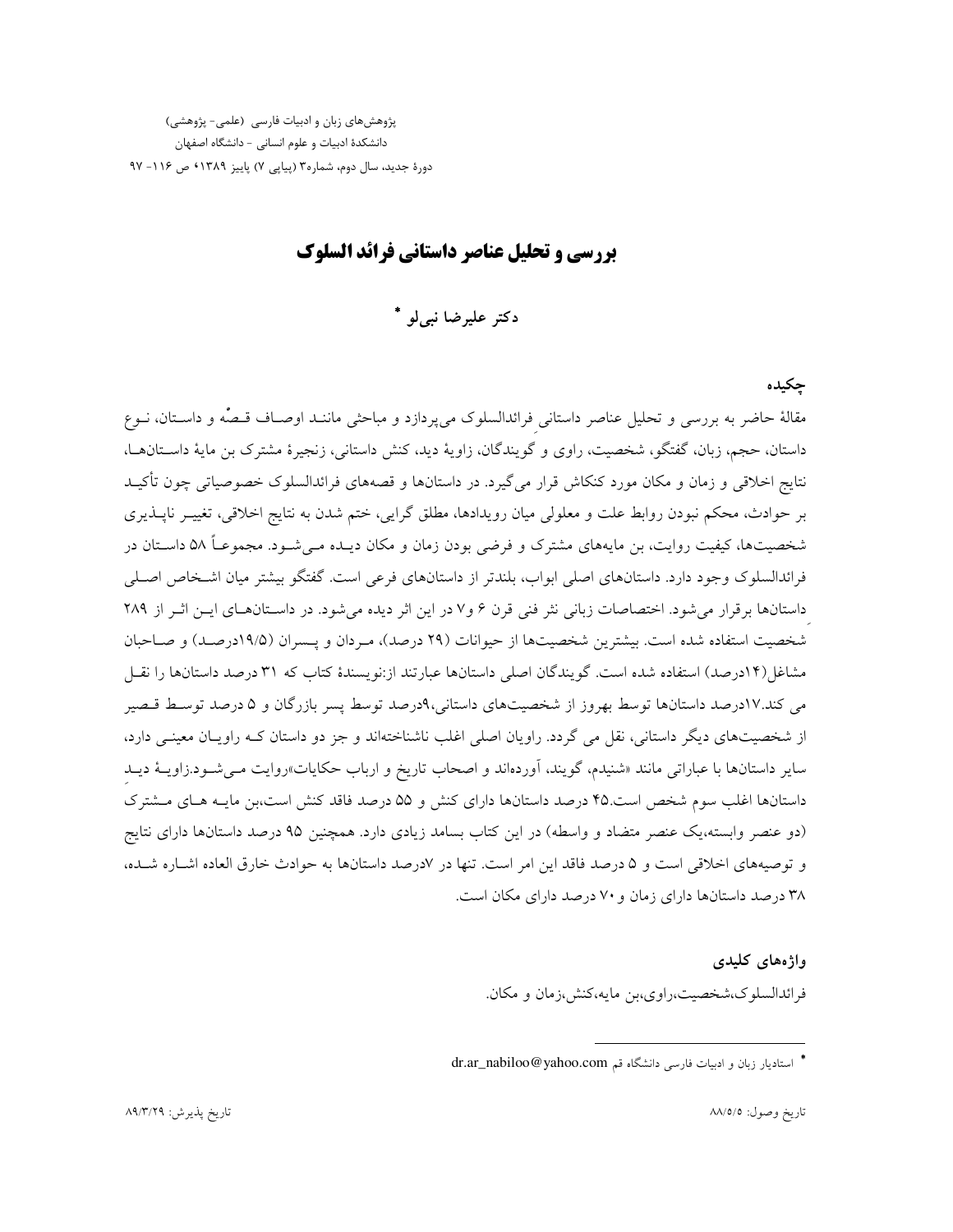مقدمه

میان قصّه و داستان از نظر ساختار و عناصر تشکیل دهنده، تفاوتهایی وجـود دارد و ایــن تفــاوتهــا در بررســی هــای معاصر بيشتر نمايان شده است. «بعضي از نويسندگان اصطلاحات قصه و داستان كوتاه را مترادف هم مي دانند؛ امـا ايــن طور نیست. قصه، روایت ساده و بدون طرح و نقشهای است که اتکای آن به طور عمده بر حـوادث و توصـیف اسـت» (یونسی،۱۳۸۴: ۱۰). روایات فرائدالسلوک از خصوصیات داستان و قصه هر دو برخوردار است.

در مطالعه و بررسی ادبیات داستانی کهن و سنتی گاهی از روی تسامح این دو را به جای هم- خصوصا داستان را بـه جای قصه- به کار برده اند. در این مقاله، داستان به معنای اعم به کار رفته است و تمام خصوصیات قصهها و حکایـات فرائدالسلوک را در بر میگیرد «در آثار مشابه کلیله چون مرزبان نامه، داستانهای بیـدیای، فرائدالـسلوک و طـوطی نامـه كمتر از مثل و بيشتر از حكايت، داستان و افسانه و گاه قصه استفاده شده است» (تقوى،١٣٧۶: ٨٣).

برای بررسی ساختار داستانهای فرائد السلوک علاوه بر بیان مختصات کلّی خود اثـر، عناصـر سـازندهٔ داسـتانهــا از وجوه مختلف مورد مطالعه قرار گرفت؛ يعني ضمن بيان نوع داستان و طرز بيان و حجم آنها به عناصـر اصـلـي ســازنده داستانها پرداخته شد؛ عناصري نظيـر زبـان و گفتگــو، شخــصيت، راوي، زاويــهٔ ديـد، كـنش، نتــايج اخلاقــي، حــوادث خارقالعاده، زمان و مکان بنابراین بررسی زبان و گفتگو، دسته بندی شخصیتهای داستانها، راویـان، زاویــهٔ دیــد، داستانهای کنش دار و فاقد کنش، بیان مهمترین نتایج اخلاقی، اشاره به بن مایه های تکرار شونده و خطی داستانها و مشخص نمودن مختصات زمانى و مكانى داستانها مورد نظر اين يژوهش است. <sup>١</sup>

بررسی ساختار داستانهای کهن ضمن آنکه به شناخت بهتر آثار کمک میکند، طرز تلقی داستان پـردازان سـتتی را از عناصر داستان مشخص نموده و همچنین خواننده را از نوع به کارگیری عناصری چون زبان و گفتگو، شخـصیت، راوی، زاویهٔ دید، زمان و مکان و…توسط قدما آگاه میسازد، از طرفی انواع و بسامد ایــن عناصــر بهتــر نــشان داده مــیشــود و تحلیل هایی که از آنها ارائه می شود، خواننده را به دریافت های تازمای از این متون راهنمایی می کند.

۱- فرائد السلوک

فرائدالسلوک فی فضائل الملوک اثر اسحاق بن ابراهیم سجاسی، حدود سالهای ۶۰۹ یا ۶۱۰ هجری نوشته شد. از احوال مؤلِّف كتاب اطلاعات زيادي در اختيار نيست.«اسحاق بن ابراهيم از نويسندگان<sub>ی</sub> است كه از احوالش اطلاعــي نيــست و همین قدر پیداست که در اواخر قرن ششم و اوایل قرن هفتم زیسته، مؤلّف کتابی است در حکایات به فارسی فـصیح و روان به نام فرائدالسلوک که در ۶۱۰تالیف کرده»(نفیسی،۱۳۶۳: ۱/ ۲۰۵).

نویسنده در فرائدالسلوک، به هیچ وجه از نام، لقب و کنیهٔ خود ذکری به میان نیاورده و تنها در قصیدهای بــه تخلـص خود يعني شمس اشاره مي كند.

> بگرد قطب هنسسسر سالها مدار نهاد خدایگانا شمــــــــــس از پــی مــدایح تــو چو در بنسان بیسان کلسک مسشکبار نهساد به یمـن همـت تـو راه سـوی معنـی بـرد (سجاسی،۱۳۶۸: ۷۹)

مؤلِّف مذکور در زمان اتابک ازبک می(پسته و کتاب خود را به نام وی کرده است و در آن به نکتههای زیادی دربارهٔ زندگی و روحیات او اشاره نموده است.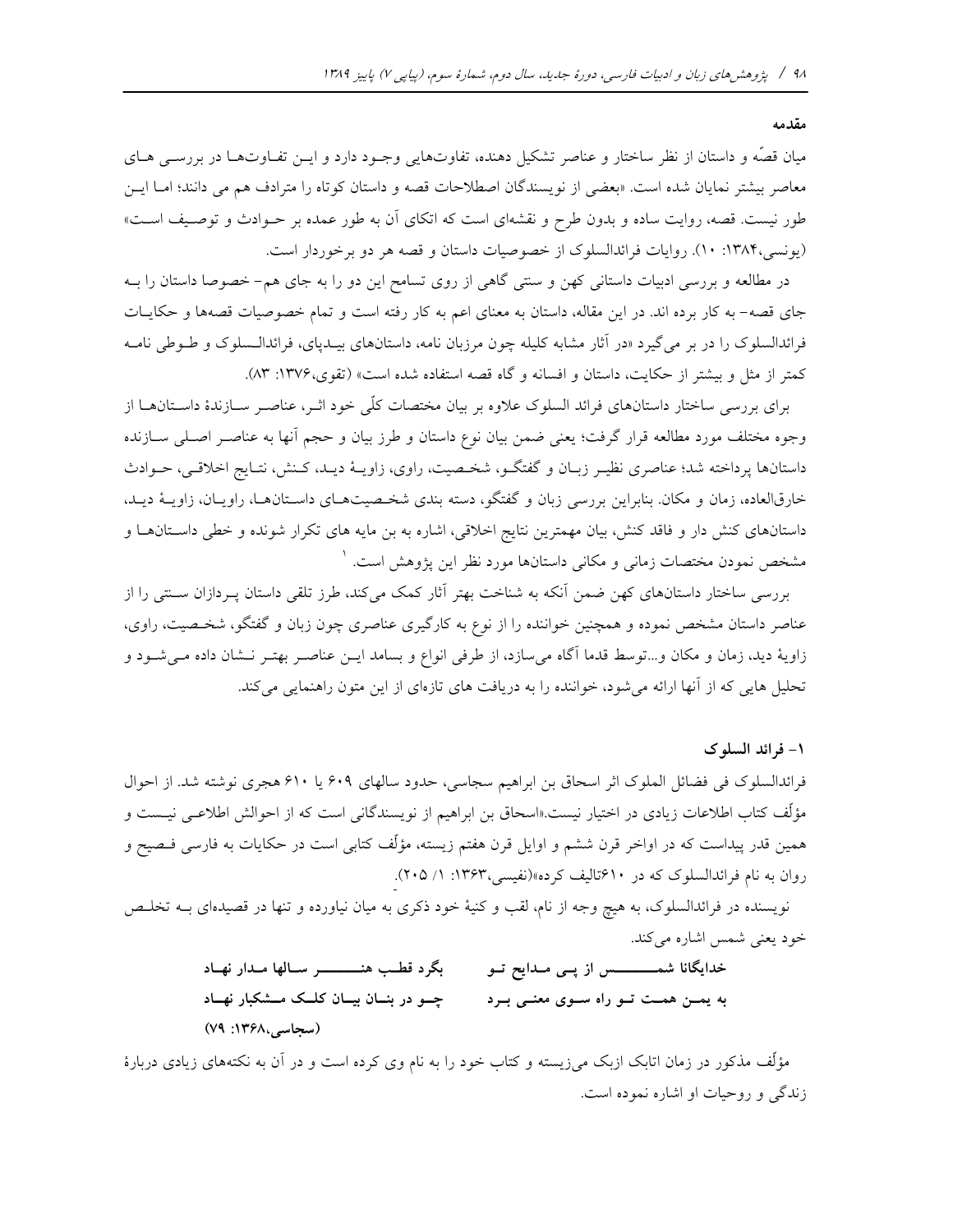مؤلَّف بعد از خطبه و آغاز کتاب که تمهیدی برای شروع تالیف است، ده باب آورده که به ترتیب ایــن موضــوعات را در بر مي گيرد: فضايل عقل، علم، عدل، جود، عزم، حزم، حكمت، شجاعت، عفت و مكارم اخلاق.

در مجموع این ده باب، ۵۸ داستان ذکر می شود که برخی کوتاه و متوسط است و برخی بلند، هر بـاب، یـک داسـتان بلند را در خود دارد که درون مایهٔ اصلی آن با موضوع همان باب مرتبط میشود. سایر داسـتانهــا از زبــان نویــسنده یــا شخصیتهای داستان اصلی هر باب ذکر می گردد و نتایج هر داستان برای اثبات موضوع مورد نظر استفاده می شود.

«فرائدالسلوک در میان کتب اخلاقی و آداب و سیر، کتابی است ارجمند با نثری فصیح و زیبا و استادانه، حاوی معانی بلند تربیتی، مذهبی، اجتماعی و گاه سیاسی در جامهٔ تعریفات و تحلیلات منطقی با استفاده از فضای داستانهایی منطبـق با زندگی طبیعی ادمی و گاه قصههـایی متکـی بـه اعتقـادات خرافـی و حیـات حیـوان و بـا شخـصیتهـایی انـسانی» (همان:مقدمه،صفحهٔ بیست و نه).

این اثر به سبک و سیاق کلیله و دمنه و سندبادنامه نوشته شده است و از جهت مقدمه چینی و استفاده از ابیات عربی و فارسی، آیات، عبارات، نتایج اخلاقی و توصیه های سیاسی و حکومتی شـبیه آنهاسـت. همچنـین از نظـر سـبک نشـر، خصوصیات نثر فنی اعم از سجع و موازنه و…در آن دیده میشود. مؤلّف خود به این امر اشاره مینماید«می خواستم کـه بر عبارات اهل زمانهٔ خویش کتابی سازم و فراخور بلاغت کتاب روزگار خود صحیفهای پردازم که جـامع باشــد قــوانین فصاحت و اقانین بلاغت را و حاوی بود مرتنف عبارات و طرف حکایات را و اقتدا کنم به صـاحب کلیلــه و سـندباد و غیر آن که افاضل ساختهاند و بر آن طریق که ایشان رفتهاند بروم» (همان، ۷۱)

## ۲– مشخصههای کلّی داستانها

## ۱–۲– نوع داستانها

از نظر نوع داستان،در فرائدالسلوک داسـتانهـا و قـصههـای اخلاقـی و حکمـی دیـده مـیشـود کـه از زبـان حیوانـات و شخصیتهای انسانی با هدف تعلیم و پند و اندرز بیان شده است.خصوصیات داستانهای سـنتی در ایــن اثــر بیــشتر دیــده میشود، هرچند می توان از نظر شخصیت پردازی، نتایج اخلاقی و عدم استحکام علّی حوادث، ویژگیهای قـصه را نیــز در این کتاب یافت؛ اما حوادث خارق العاده در ایـن داسـتانهـا کمتـر از کتـب مـشابه اسـت. بنـابراین برخـی از بخـشهـای فرائدالسلوک بیشتر به قصه نزدیک می شود و در بخشهایی، ویژگیهای داستانهای ستتی، نمـود بیـشتری پیـدا مـیکنـد. «داستان شامل هر نوع نوشته است كه در آن ماجراهاى زندگى به صورت حوادث مسلسل گفتـه شـود. ايـن طـرز تلقـى از داستان، بدان اشتمالی وسیع خواهد داد، بدین معنی که داستان هم شامل حکایت و افسانه و اسطوره (خواه منظـوم و خــواه منثور) خواهد بود و هم شامل قصه به معنای امروزی آن، یعنی رمان» (براهنی،۱۳۶۲: ۴۰) با توجه بــه ایــن امــر، تأکیــد بــر حوادث، بن مایههای مشترک، محکم نبودن روابط علّی و معلولی میان رویـدادها، ایـستایی و تغییرناپــذیری شخـصیتهــا، مطلق گرایی و ختم شدن به نتایج اخلاقی، فرائدالسلوک را به قصه و داستانهای سنتی نزدیک تر کرده است. ٔ

در داستانهای فرائدالسلوک در هر باب موضوعات جداگانهای طرح میشود و تمـام داسـتانهـای فرعـی بـا داسـتان اصلي هر باب، موضوع و درون مايهٔ يكساني دارد. گويي يک طرح اوليـهٔ مـشابه و يكـساني در تمـامي ايـن داسـتانهـا می توان یافت «یک طرح اولیه[یا ایدهٔداستانی]را می توان با تعداد زیادی طرح روایی بیان کرد» (برتنس،۱۳۸۴: ۴۹).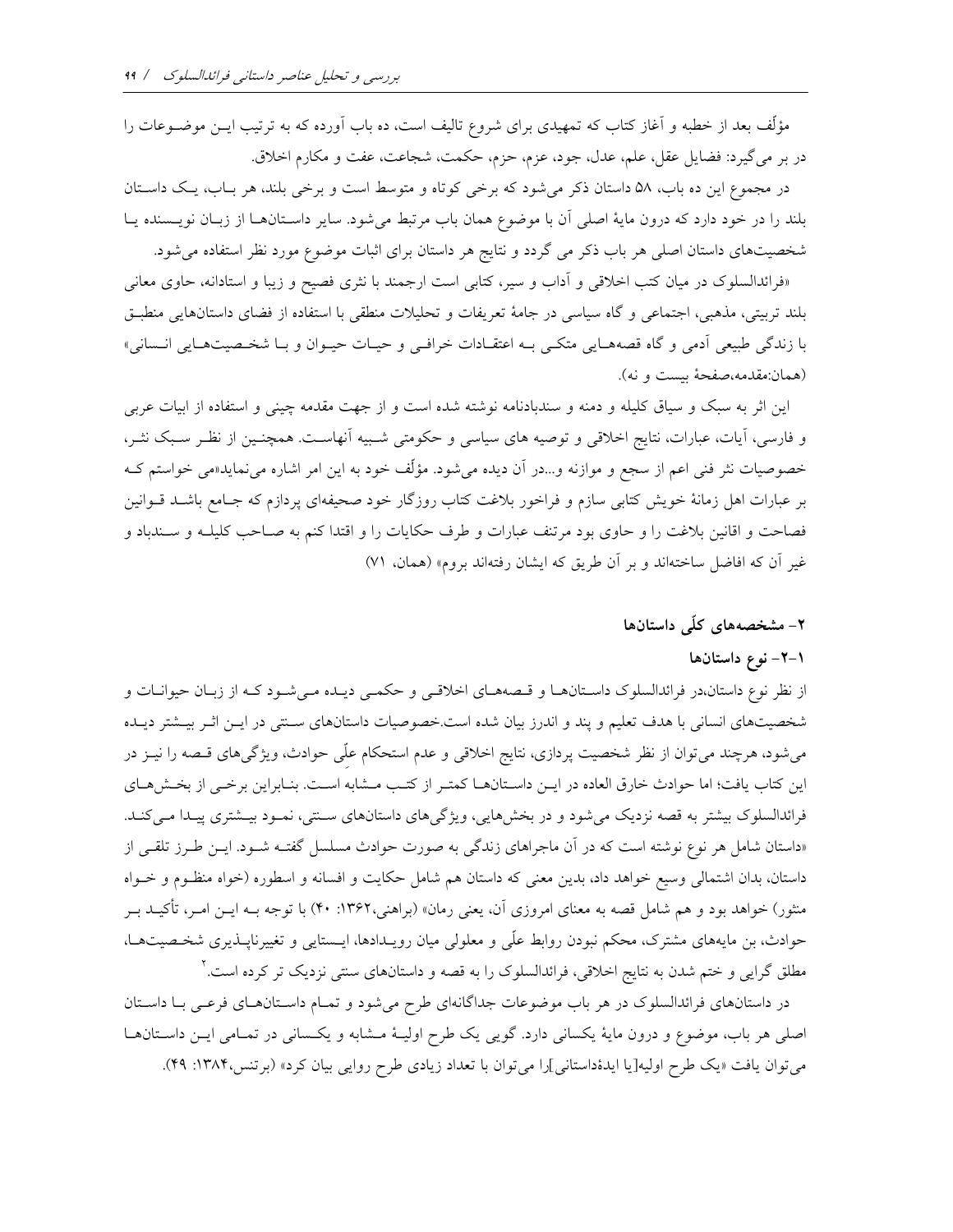در این داستانها انسان در کنار حیوانات قرار می گیرد و با آنها گفتگو و همزبانی می کند و کارهایش بـا اعمـال آنهـا گره می خورد. در این کتاب نیز ذکر قصه در میان قصهٔ دیگر وجود دارد و درون مایهٔ مشترک مانند نخ نامرئی آنها را بـه هم پیوند میدهد.«اصولاً آوردن یک قصه در قصهٔ دیگر از ویژگیهای قصههای هندی است کـه در مهابهـارات و دیگـر كتاب هاى هندى نظير آن ها را مىتوان يافت...خصوصيت ديگر اين گروه قصهها اختلاط انسان با كلّيهٔ مخلوقـات ايــن جهان است. در این قصهها انسان با حیوان و گیاه و جماد، ارتباط نزدیک دارد. انسان با آنها هم زبانی می کند و از آن ها یاری می طلبد و با آن ها دوستی می کند و از اعمال و سخن های آن ها عبرت می گیرد، رشته ای نـامریی میـان انـسان و أنها كشيده شده است. در اين قصه ها حيوان و گياه به شكل انسان در مي آيد. مثل اين است كه هـيچ تفـاوتي در اصـل، میان آنها نیست و همه از یک گوهر و یک سرچشمهاند از جایی آمدهاند و به جایی می رونـد و در سرنوشـت واحـدی سهیماند با هم میآمیزند و از هم جدا می شوند و در این تناسخ روزگار خود را می گذرانند تا نوبتشان بـه سـر رسـد و جانشان را به موجود دیگری واگذار کنند» ( میرصادقی،۱۳۶۵: ۱۳۵).

در داستانهای فرائدالسلوک زنان نیز نقش بسیار زیادی ایفا می کنند و به نوعی محور حوادث قرار می گیرند. کتـاب از نظر جایگاهی که زن در آن دارد، درخور توجه است. توجه به روابط زناشویی، تربیت فرزندان، نظارت و کنترل امـور خانواده در کنار همسر و یاری او در مصائب و مشکلات، تصویر قابل قبولی از زن ارائه مـیدهـد. در داسـتانهـای ایـن کتاب زن از فهم و کمال شایستهای برخوردار است و به آداب و رسوم روزگار پای بند می ماند.

### ۲-۲- حجم داستانها

داستانهای فرائدالسلوک از نظر تعداد شخصیتها، درگیری آنها با موضوع داستان و بلندی و کوتاهی روایت و رونــد حوادث و به عبارات دیگر از نظر حجم، اندازه، کوتاه و بلندی به سه دستهٔ زیر تقسیم شود: ۳

۱– داستان بلند: داستانهای اصلی ابواب دهگانهٔ فرائدالسلوک از نظر اندازه و حجم، تمام باب ها را دربرگرفته است و در آنها اشخاص، بیشتر درگیرند و حوادث در هم تنیدگی بیشتری دارند. داستانهایی نظیـر حکایـت پـسر بازرگـان و دختر پادشاه در باب اول، بهروز و جوهر در باب دوم، فیروز شاه، کریمه و فرهاد و فرخ در بـاب سـوم، داسـتان سـعید پسر بازرگان و وزیر زاده در باب چهارم، داستان مبشر و منذر در باب پنجم و....

۲- داستان متوسط: این داستانها از نظر تعدد شخصیتها، بلندی روایت و پیچیـدگی حـوادث، محـدودتر از داسـتان بلند است، تعداد این داستانها ۸ مورد است، نظیر داستان روباه و شیر و داستان دهقان و پسران او در بـاب اول، داسـتان زیرک و میمونه در باب سوم و....

٣- داستان كوتاه: اين داستانها از نظر تعداد اشخاص،حوادث و روايت بـسيار مختـصرتر از دو دسـتهٔ يـيش اسـت و اغلب شامل داستانهای فرعی و کوتاه است«کوتاه به این معنبی کـه تعـداد حـوادث و درگیـری هـای داسـتانی در آنهـا انگشت شمار است» (تقوی،۱۳۷۶: ۱۲۳). تعداد ۴۰ مورد از ۵۸ داستان این کتاب از نوع داستان با حجم کوتاه است.

در اینجا برای اَشنایی با نمای کلی داستانهای کتاب، خلاصهٔ چند داستان اصلی در نهایت اختصار ذکر می گردد:

باب اول: حکایت پسر بازرگان و دختر پادشاه؛ بازرگانی بـود، پـس از مـرگش همـسر او پـسر را از رفیقـان بـد بــاز میداشت که مبادا مال پدر را از کف او بربایند و پسر در طلب مال و اموال پدر اصرار می ورزید، مجادله و مباحثهٔ آنهـا با گفتن داستانهای کوتاهی ادامه می پابد، مادر چاره را در انجام وصیت پدر می داند، وصیت آن است که فرزند کرباسی را با زیرکی به اطلس تبدیل کند. پسر راهی سفر میشود، به دهی میرسد از زنی غذا و طعام میگیرد، به شهری میرسد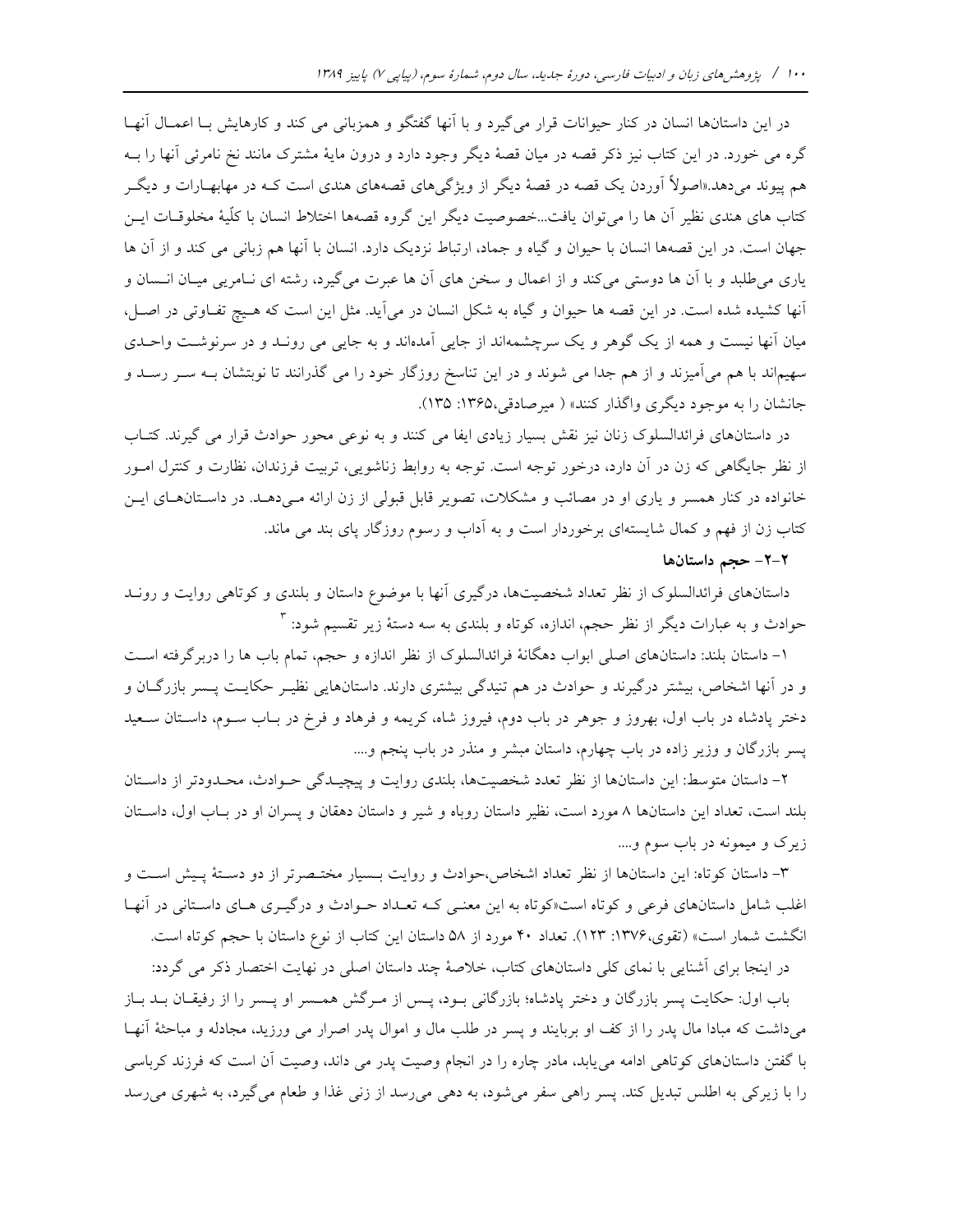که پادشاهی دادگستر دارد و او را دختری است دانا، پس از آشنایی بازرگان زاده با اَن دختر، به بزازی هدایت می شــود و کرباس را به اطلس تبدیل می کند، پس از برگشتن پسر به نزد مادر، آنها به خواستگاری دختر شاه می روند و پــسر بــا او ازدواج می کند (سجاسی،۱۳۶۸: ۸۵).

باب دوم: حکایت بهروز و جوهر؛ در طبرستان دو برادر بودند که یکی دو پسر داشت: بهرام و بهـروز نـام و دیگـری دختر داشت جوهر نام.بهرام بدسیرت بود و با بدان همنشینی میکرد. پدر جوهر قصد کرد تا او را به عقد بهـروز درآورد و بهرام از این کار ناراحت گردید و شرارت آغاز کرد. بهروز به ترفندی راهی سفر شد و به کسب علم پرداخت. او بـه وطن برگشت و به دربار حاکم رفت. شاه زیرکی و فراست او را مـی بینـد و بـا کمـک او مخالفـان و دزدان را دسـتگیر می کند، در اَن میان بهرام نیز دیده می شود، بهروز او را نجات می دهد، بهرام پـــشیمان گـــشته و بهــروز و جــوهر زنــدگی خوشی را آغاز می کنند (همان، ۱۹۷).

باب سوم: حکایت فیروز شاه،کریمه،فرخ و فرهاد: فیروزشاه با زنش کریمه نزاع کرده و با کنیزکی مباشرت مـی کنـد. از او پسری فرهاد نام پدید می آید، انگشتر شاه در وقت تولد او به دریا می|فتد، فرهاد شرارت آغاز می کند و ملک پــدر به دست می گیرد و پدر به جزیرهای می گریزد. مردم نیز از ستم فرهاد به آن جزیره میرونـد. پـس کریمـه از فیروزشـاه باردار شده و فرخ، زاده میشود، در این هنگام انگشتر از شکم ماهی بیرون میآیـد. فــرخ، نهـادی پــاک دارد، بــه فرهــاد میتازد و حکومت پدر را باز می ستاند. فرهاد به اژدهایی پناه میبرد و هر دو غرق می شوند (همان، ۳۰۵).

باب پنج: حکایت منذر و مبشر: دو دهقان یکی توانگر منذر نام و دیگری درویش مبشر نام در بغداد بودنـد. مبـشر از یاری راز توانگری را در می یابد، شمشیری برمی دارد تا به نزد جوانمردی عرب برود و از کرامت او چیزی نصیب خــود کند. در راه سواری از او زر طلب می کند، او قول می دهد پس از ستاندن زر نیمی به او دهد. مبشر بـه نــزد آن جــوانمرد می رود و هزار دینار بخشش می یابد. در برگشت سوار را می بیند و می گریزد. سوار به دنبال او بـه خانـهای مـی(سـد، مبشر در را بر او می بندد و بر اسب او نشسته به بغداد می آید. او منذر را درویش و تهی دست می یابد. مبشر عــزم مکــه می کند، در راه به آن خانه می رسد و سوار را می بیند که خشک شده است، لگدی به او مــی زنــد و از کمربنــد او هــزار دينار مي ريزد، آنها را برگرفته و خدا را شكر مي كند (همان، ۴۱۵).

باب هفتم: حکایت بشر بازرگان: در ایام نوشیروان بازرگانی بشر نام، در خـواب، شخـصی را مـی بینـد کـه او را بـه سراندیب هندوستان فرا می خواند تا داروی جاودانگی را بیابد، غلامش مهیار او را باز می دارد، بشر با دیـدن دوبـارهٔ آن خواب، راهي سفر مي شود، در اّنجا بــه راهبــي برمــي خــورد و از او رمــز داروي جــاودانگي را مــي پرســد، راهــب او را نصيحت و اندرز مي گويد و بشر در مي بايد كه دارو خود همين سخنان و اندرزهاست (همان، ۴۸۱).

| شمار ۂداستانھا                                                            | حجم داستانها  |  |
|---------------------------------------------------------------------------|---------------|--|
| い A A N S Q f T A T                                                       | داستان ىلند   |  |
| 1/3, 1/6, 1/6, 1/7, 1/ <i>9, 4/1, 4/1, 4/7</i>                            | داستان متوسط  |  |
|                                                                           | داستان کو تاه |  |
| ٦/٢، ١٢/٢، ١٣/٢، ١٩/٢، ١٥/٢، ٣/٣، ٣/٣، ٣/٣، ١/٩، ٣/٣، ١/٥، ١/٥، ٢/٢، ١/٥، |               |  |
| N/9 J/A J/A J/A J/V J/V J/V J/Y 3/6 J/6 J/7 2                             |               |  |

جدول شمارهٔیک«حجم داستانها» ٔ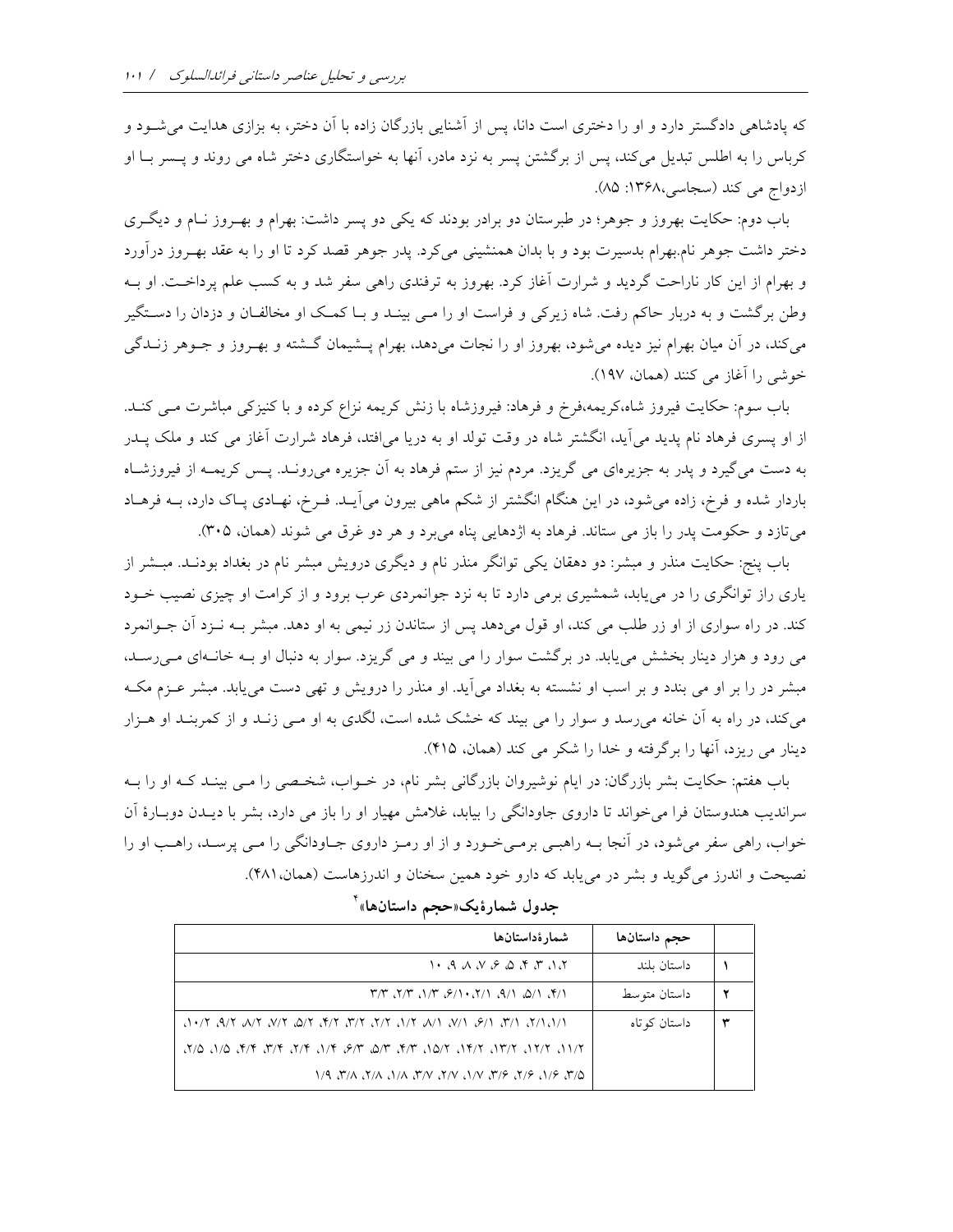چنان که دیده می شود تعداد داستانهای کوتاه بیشتر است؛ ولی با توجه به تطویل داستانهای بلند اصلی، ایس داستانهای کوتاه در خدمت بیان همان بن مایههای اصلی قرار میگیرند و به استحکام بیشتر آن داستانها منجر می شوند.

#### ۳- عناصر داستانی

اگر چه ساختار داستانهای این اثر، با قصهها و داستانهای سنتی سازگارتر است؛ ولـی بررسـی عناصـر داسـتانی ماننـد كشمكش، بحران، تعليق نقطهٔ اوج و…در برخي داستانهاي اصلي كتاب امكان پذير است؛ اما با توجـه بــه نگــاه رايــج و معمول به این داستانها، بررسی عناصری مانند حجم، نوع،زبان و گفتگو، شخـصیت، راوی، زاویــهٔ دیــد، زمــان، مکــان، موضوع و حوادث خارق العاده و بررسی بن مایههای زنجیرهای و تکراری داستانها بیشتر مورد توجه بوده است.

۰–۳– زبان،گفتگو و بیان داستانها

بیان و لحن داستانها جدی است و از بیانهای طنزآلود یا مطایبه چیزی در آن دیده نمــیشــود. در هــر بــاب ابتــدا مطالــب مفصلي دربارهٔ موضوعات مخصوص آن باب ذکر مي شود و از اغلب خصوصيات نشر فنــي در آن اســتفاده مــي شــود و تقريبـاً بدون مقدمه چینی خاصی به داستان وارد می شود و برخلاف برخی از کتاب های فنی، مقدمه پــردازی و آغــازگری خاصــی در ابتدای داستانها دیده نمی شود. البته آغاز اغلب داستانها شبیه همدیگر است. استفاده از اسجاع، موازنــه هــا، مترادفــات، ابیــات فارسی و عربی، آیات و عبارات عربی در تمام داستانها خصوصا داستانهـای بلنـد و متوسـط دیـده مـی شـود. در پایـان هـر داستان،با عبارت«این مثل بدان آوردم»درون مایه و نتیجهٔداستان دوباره مورد تاکید قرار مـبی گیــرد کــه سـبک بیــانی ویــژهای بــه داستانها میدهد و در مجموع، زبان داستانها با دشواری و صعوبت نثر فنی همراه است.در پایان داستان اصلی یا در پایـان هـر باب با آوردن ابیاتی آن باب به پایان میرسد و گاهی ذکر اتابک ازبک نیز در انتهای ابواب دیده می شود.

یکی از عناصر اصلی داستانی گفتگو و کاربردهای زبانی است. «گفتگو پیرنگ را گسترش میدهد و درون مایــه را بــه نمایش میگذارد و شخصیت را معرفی میکند و عمل را پیش می بـرد» (میرصـادقی،۱۳۶۷: ۳۲۰). گفتگـو خـصوصیات جسمانی، روانی و اجتماعی اشخاص را معلوم نموده و به مبادلهٔ افکار و عقاید اشخاص داستانی کمک می کنـد. گفتگـو در قصهها و داستانهای سنتی متفاوتتر از داستانهای امروز است و تشخیص حدود و ثغور آن دشـوار مـی نمایــد «در قصههای کوتاه و بلند فارسی گفتگو جزو روایت قصه است و از خود حد و رسمی ندارد. میان روایت قـصه و گفتگــو فاصله و نشانهای نیست. گفتگوهای شخصیتها یا قهرمانهای قصه به دنبال روایت قصه می آیـد» ( همـان، ۳۲۳) یعنـی نمیتوان برای آن، تمایز خاصی تعیین کرد و باید آن را در ضمن روایت داستان بررسی نمود. غالباً در این نوع داستانهـا قهرمانها همه یک جور حرف میزنند و گفتگوی آنها تابع زبان و بیان نویسندهٔ داستان است و با خـصوصیات زبـانی و سبکی صاحب اثر گره میخورد. «گفتگو در کتاب های قصهای که جنبهٔ ادبی آن بر جنبهٔ روایتی و داستانی آن میچربـد، صورت طبیعی و معمول خود را ندارد و اغلب با تکلف و صنایع لفظی اَمیخته اسـت» ( همـان، ۳۲۷). بــه همـین دلیــل نمیتوان در این نوع داستانها بین گفتگو و ذهنیت شخصیتها هماهنگی برقرار کرد و احساس طبیعـی بـودن و واقعـی بودن را به خواننده منتقل نمود.

در فرائدالسلوک گفتگو عمدتاً در میان اشخاص اصلی و در داستانهای اصلی نمود میbیابد که بـرای اثبــات عقایــد و اندیشههای خود از داستان و حکایت استفاده میکنند. گفتگو در بین اشخاص و داستانهای فرعی دیده نمــیشــود. مـثلاً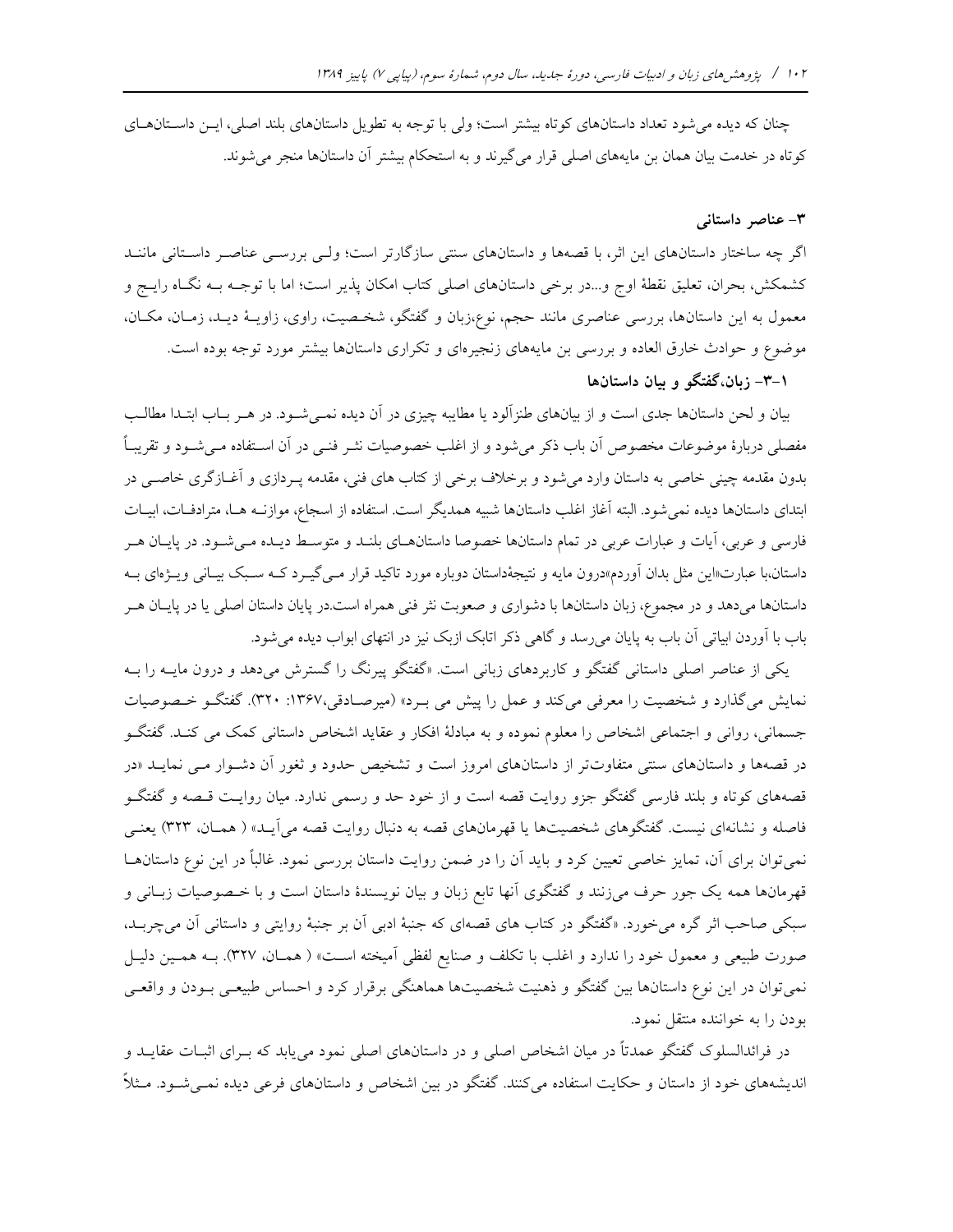در این عبارت میتوان مطلب فوق را دید «مثل تو در این تحفه که میبری مثل آن برزیگر است که بادنجـان بــه یادشــاه شهر هديه برد بشر گفت: چگونه است آن حكايت گفت: شنيدم...» (سجاسي،١٣۶٨: ٣٣٠). اين نـوع گفتگوهـا غالبـا بـا روایتگری داستانها گره می خورد و به یک ساختار مشابه در داستانها منجر می شود: «بـشر گفـت: چـه ماننـده اسـت حکایت تو به حکایت برادر کوچک که با برادران میراث قسمت می کرد، سوار گفت: چـون اسـت آن حکایـت گفـت: شنيدم...» (همان،۴۳۶). «دهقان يسران را گفت: اي جگرگوشگان... چنانكه بر هدبه عذري بود از فعـل منكوحـهٔ خـويش در آن حالت که او را به سیاستگاه می بردند. پسران گفتند: چگونه بود آن حکایـت گفـت: آورده انـد...» (همـان، ۵۲۳). عمدتاً با دخالت راوی و نویسنده در پیش بردن داستان، جایی برای گفتگوی اشخاص باز نمیشود و در ایــن حکایــات گفتگو مؤيّد عمل داستاني يا توصيف كنندهٔ كنش شخصيتها نيست.

زبان نیز از عناصر مهم داستانی است که با عنصر گفتگو بسیار نزدیک است و به سبک بیان یک اثر یا نویسنده، تمـایز خاصی میدهد؛ یعنی با استفاده از عناصر زبانی، سبک نویسنده شکل میگیرد.«سبک به رسـم و طـرز بیـان اشـاره دارد، تدبیر و تمهیدی است که نویسنده در نوشتن به کار می گیرد، بدین معنـی کـه انتخـاب کلمه،سـاختمان دسـتوری، زبـان مجازي، تجانس حروف و ديگر الگوهاي صوتي در ايجاد سبک دخيل هستند» ( ميرصادقي،١٣۶٧: ٣٥۵).

فرائدالسلوک دارای اختصاصات زبانی مشخصی است که آن را به کتاب های نثر فنی قرن ۶ و۷ نزدیک میکنـد. برخـی از این ویژگیها عبارتند از: کاربرد جملههای طولانی، استفاده از ابیات و امثال عربـی، سـجع و مترادفـات، ایجـاد ارتبـاط و سازگاری در ابیات عربی و فارسی، استعمال پی در پی جملههای عربی، بیان اقوال بزرگان به زبان عربی و ارائـهٔ ترجمـهای آزاد و زیبا از آن، پرداختن به سرگذشت جوانمردان و تأثیرپذیری از کلام آنها و بهـره گیـری از انـواع آرایــههـای لفظـی و معنوی.کتاب با ستایش خداوند و نعت پیامبر و مدح خلفای راشدین شروع می شود، سپس به کیفیت آفرینش جهان و عـالم و طبقات موجودات می پردازد. در هر باب با بیان فواید موضوع به آیات قـرآن و نفـسیر آن مـیپـردازد. داسـتان اصـلی بـا داستانهای فرعی و حکایت در حکایت همراه می شود و در پایان هر باب به پادشاه و اوصاف او بر می گردد.

در همه جای کتاب آثار نثر فنّی خصوصاً کلیله و دمنه دیده میشود و نویسنده به شـیوهٔ اهـل زمانــه و روزگــار خــود توجه كامل داشته است: «مي خواستم كه بر عبارت اهل زمانـهٔ خـويش كتـابي بـسازم...» ( سجاسـي،١٣۶٨: ٧١). او بـه بهرهگیری از عبارات و استعارههای خوب اقرار کرده است: «کتابی ســازم و آن را موشّــح گــردانم بــه عبــارات لطیــف و استعارات خوب و حكايات عجيب و امثال نادر» ( همان. ٨١). يكي از مهمترين اوصاف زباني داستانها در اين اثر توجـه به مخاطب و دریافت اوست:«در وضع عبارت و سیاقت کلام سخن چنان راندهام که فهم هیچ کـس از معــانی آن قاصــر نماند» (همان،۵۹۲). او در استفاده از لغات عربی به تکلّف نگراییده و از واژگان خوش آهنگ بهـره گرفتـه و از واژگـان مهجور و غریب پرهیز کرده است.گاهی به اطالهٔ کلام مایل است و گاهی ایجاز در کلام او دیـده مـیشـود. نمونـهای از ایجاز را در این عبارت می توان دید:«بر متن آن جاده گرم برفت. به در غار رسید، در رفت. روبـاه را دیـد، گفـت سـلام علیک، باده بی ما می خوری فرمان تراست...» (همان، ۱۲۶). بهره گیری از مثل های فارسی و عربی نیـز در داسـتانهـای این اثر دیده می شود:«من تشبه بقوم فهو منهم» (همان، ١٣)؛«و هل بطن عمرو غیر شبر لمطعم» (همان، ١۵٣)؛ «بانگ دهـل از دور خوش باشد» (همان، ۴۳۲). بهره گیری از زبان ادبی از دیگر ویژگیهای این اثر است:«پسری چـون مـاه و چـون ستاره» (همان،۹۰)؛ «ساقیهای خاص بود و جگر جام از می لعل چون دل لاله از غصهٔ عقیق لب خویش پـر خــون کــرد» (همان، ۱۷۱) برای پرهیز از اطالهٔ کلام به ذکر همین موارد اندک از ویژگیهای زبانی داستانهای فرائدالسلوک بسنده میشود.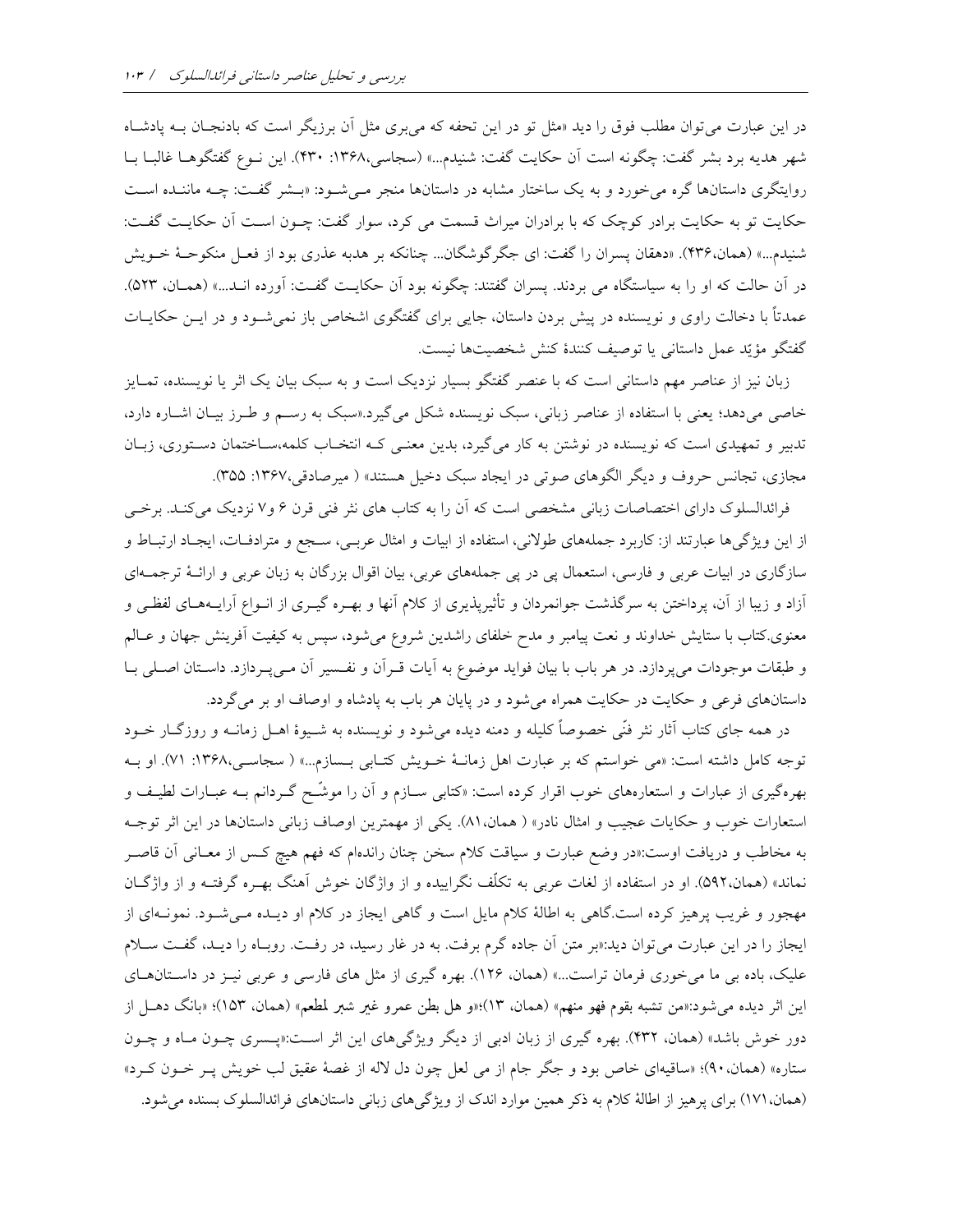#### ٢-٣- شخصت

شخصیتها از عناصر اصلی داستان محسوب می شوند کـه در پیــشبرد آن بــسیار اهمیــت دارنــد. در فرائدالــسلوک از شخصیتهای مختلفی بهره گرفته شده است. شخصیتهایی مانند شاهان، امیـران، وزیـران، شـاهزادگان، انبیـا و اولیـا و بزرگان، غلامان و درویشان و کنیزان و زنان و دختران، مردان، پسران، فرزندان، صـاحبان مـشاغل مختلـف، حیوانــات و اشیا.مجموعاً در فرائدالسلوک از ۲۸۹ شخصیت استفاده شده است کـه ۲۴۵ مـورد؛ یعنـی ۸۵ درصـد عـام و ۴۴ مـورد؛ یعنی۱۵ درصد خاص و دارای نام هستند. این شخصیتها در پردازش داستانها و بیان مفـاهیم و معـانی نقـش بـسزایی دارند. با دقت در آنها می توان دریافت که فرائدالسلوک از انواع شخصیتها بهره گرفته است و کمتـر شخـصیتی وجـود دارد که در این اثر مورد نظر نبوده باشد. با دقت در جدول شمارهٔدو نکات زیر دریافته می شود:

١) بيشترين شخصيتها از حيوانات انتخاب شده است(٨٣ مورد، ٢٩ درصد)درميان اين حيوانــات از عقــاب، كبــوتر، روباه، شیر،گوسفند، گرگ و مار استفاده بیشتری شده است و حیوانات دیگری نظیر موش، بوزینه، اَهــو، خــرس، اســب، گورخر و…در مراحل بعدی قرار می گیرند.

۲) مردان و پسران با ۵۷ مورد کاربرد (۱۹/۵ درصد) از شخـصیتهای پرکـاربرد دیگـری هـستند کـه در فرائدالـسلوک حضور دارند. در میان آنها ۴۱ مورد عام و بی نام و ۱۶ مورد خاص هستند(نامهـای چـون بهـرام، بهـروز، فرهـاد، فـرخ، سعید، قصیر، شاپور و...)، مرد پیر و پسر بیشترین نمود را در این بحث دارند.

۳) پس از حیوانات و مردان وپسران، صاحبان مشاغل بیشترین نمود را در پیشبرد داستانهای این اثـر دارا هـستند(۴۴ مورد،۱۴ درصد)مشاغلی چون دهقانی، بازرگانی، سوارکاری و صیادی بسامد بیشتری دارند و از صاحبان مـشاغل دیگـر مانند بزاز، باغبان، شبان، مارافسای، طبیب، ماهی گیر و عطار و…نیز شخصیتهایی انتخاب شده است. ۳۸ مـورد از ایــن نوع شخصیتها عام و بی نام هستند و ۲ مورد دارای نام خاص هستند (جالینوس و ربیع حاجب)

۴) شاهان، امیران، وزیران، شاهزادگان و درباریان با ۳۵ مورد کاربرد و ۱۲ درصد در مرحله بعد قرار می گیرند که ۳۱ مورد بی نام و ۴ مورد دارای نام خاص هستند (خسروپرویز، فیروزشـاه، قیطـور و نـوش زاد) در میـان ایـن نـام هـا از یادشاهان و بزرگان مناطق عجم و عرب استفاده شده است.

۵) استفاده از شخصیت زنان و دختران در فرائدالسلوک از نظر بسامد در مقام پنجم قرار دارد که در اغلب داسـتانهــا خصوصاً داستانهای بلند و اصلی، این طبقه حضور دارند.از این شخصیتها ۲۳ مورد (۸ درصد) استفاده شـده اسـت کـه ۱۷ مورد عام و ۶ مورد دارای نام خاص هستند ( نام های چون جوهر، شیرین، کریمه، زبا، شهرویه و فرخنـده) در بـین این اشخاص، زن، دختر، مادر و معشوق نمود بیشتری دارند. <sup>۵</sup>

۶) انبیا، علما و بزرگان در فرائدالسلوک با ۲۲ مورد کاربرد و ۷/۵ درصد از نظر بسامدی در مقام بعد قـرار دارنــد کــه ۱۱ مورد بی نام و ۱۱ مورد دارای نام خاص هستند (نام هایی چــون ســلیمان، لقمــان، مهــدی، منــصور و…)کــه غالبــأ از شخصیتهای عربی هستند.

۷) غلامان و کنیزان با ۱۱ مورد کاربرد و ۴ درصد در مقام بعد قرار می گیرند.

يس از اين شخصيتها، اشخاص برگرفته شده از دزدان و خصمان، اشخاص غير واقعي، اشخاص برگرفته از اشيا، عامه مردم و اشخاص برگرفته از طبیعت به ترتیب با ۷، ۵،۳ و ۱ مورد کاربرد از نظر بسامدی در انتهای دسته بندی شخصیت داستانهای فرائدالسلوک قرار می گیرند.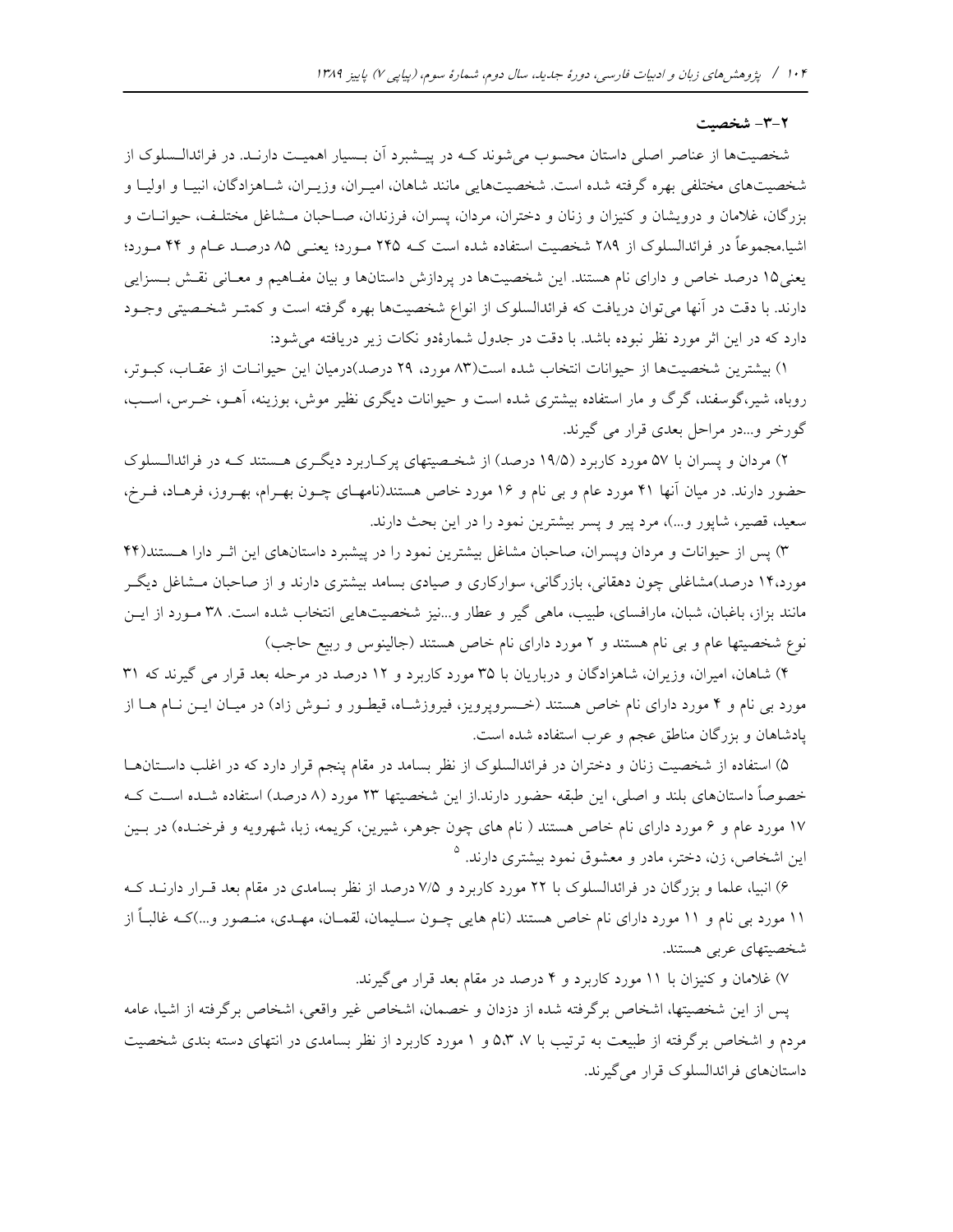| درصد                  | تعداد | شخصیتهای خاص                                        | شخصیتهای عام                                         | طبقه کلمی             |
|-----------------------|-------|-----------------------------------------------------|------------------------------------------------------|-----------------------|
| 29                    | ۸۳    | زيرك حمدونه عصا                                     | پلنگ،عقاب،کبوتر،کبک،روباه،شـــــــــــــــير،        | حيوانات               |
|                       |       |                                                     | گوســــفند،گرگ،موش،مار،باز،گاو، بوزینـــــه،         |                       |
|                       |       |                                                     | کلنگ، خرگور، نخجیر، کره، آهو، خرگــوش،               |                       |
|                       |       |                                                     | گربه،سمندر، خــرس، زاغ، شــاهین، مرغــان،            |                       |
|                       |       |                                                     | ماهي، جانوربحري، اسب، نهنگ، مــور، گلــه،            |                       |
|                       |       |                                                     | بز،سگ، بلبل،شتر و لکلک، قطات،                        |                       |
| 19/0                  | ۵۷    | فرخ روز،خور فيروز، هدبــه، شــاپور، بهــرام،        | پسر بازرگان،شوهر،فرزند،صــاحب گوســفند،              | مردان و پسران         |
|                       |       | بهـــروز، مبــــشر، فرهــــاد، فرخ،ســـعيد، علــــی | روســتايي،پيرمرد،پدر،عمو، يــاران بهرام،فــرد        |                       |
|                       |       | جوانمرد، جذيمه، قصير، عمرو، مهيار                   | ناشناس، شخصي، يكي،محتشم،جوانمرد،پسر                  |                       |
|                       |       |                                                     | باغبان،رفيق شــاپور،بزرگى،مردم،كودک،رفيق             |                       |
|                       |       |                                                     | سعید،مرد عرب،پسر،پدر زبا،مرد دلیر،فردی،              |                       |
| ۱۴                    | ۴۰    | جالينوس،ربيع حاجب                                   | بازرگان،بزاز،صیاد،دهقان،شـــــــــــــبان،بقال،      | صاحبان مشاغل          |
|                       |       |                                                     | مارافـــــــــــــساي،سوار،طبيب،گاوبان،شعبده         |                       |
|                       |       |                                                     | باز،نويسنده،باغبان،قـــصاب،حاجب، مـــاهى             |                       |
|                       |       |                                                     | گیر،بندباز،مرزبان،عطار،مشتری،برزیگر،موذن             |                       |
| ۱۲                    | ٣۵    | خسروپرویز،فیروزشاه،قیطور،نوش زاد                    | شاه،ملک،شحنه،قاضی،رســـــــول،والی،                  | شاهان،وزرا،           |
|                       |       |                                                     | وزير،نگهبان،خواجه،خليفه،وزيرزاده                     | امیرزادگان            |
| ۸                     | ۲۳    | جوهر،شیرین،کریمه،زبا،شهرویه،فرخنده                  | زن بازرگــــــــــان،زن، دخترشــــــــــاه،مادر،دختر | زنان و دختران         |
|                       |       |                                                     | زاهد،معشوق                                           |                       |
| $V/\Delta$            | ۲۲    | سليمان،لقمان،محمد بن ادريس،محمد بــن                | استاد،علما،افاضل،سادات،پيغمبري، سالك،                | انبيا،علمـــــــا و   |
|                       |       | ابراهيم،منصور،عبدالوهاب،عبدالــــــــــصمد،         | حكيم،راهب،زاهد،ابدال                                 | بزرگان و              |
|                       |       | مهدی،عمر بن عبید                                    |                                                      |                       |
| ۴                     | ۱۱    |                                                     | كنيزك،غلام،خدمتكار                                   | غلامـــــــــــــان و |
|                       |       |                                                     |                                                      | درویشان و کنیزان      |
| $Y/\Delta$            | ٧     |                                                     | دزدان،امیر دزدان،ترکان،کفار،خصم                      | دزدان و خصمان         |
| ۱/۶                   |       | ابليس                                               | ديو،عفريت ها،غولان،لعبت بحرى                         | اشــخاص فــرا         |
|                       |       |                                                     |                                                      | واقعى                 |
| $\sqrt{2}$            | ٣     |                                                     | ميخ،ديوار،مصحف                                       | ــــــخاص<br>اشه      |
|                       |       |                                                     |                                                      | برگرفته از اشیا       |
| $\cdot/\cdot$ ۶       | ۲     |                                                     | مسلمانان، همسايه                                     | عامه مردم             |
| $\cdot/\cdot$ ۳       | ١     |                                                     | باغ                                                  | اشـــــــــــخاص      |
|                       |       |                                                     |                                                      | برگرفته از طبیعت      |
| $\lambda \cdot \cdot$ | 219   |                                                     |                                                      | جمع                   |

جدول شمارهٔدو«شخصیتهای داستانها» ٔ

بیشتر شخصیتهای این داستانها، ایستا هستند و غالباً فرصتی برای توصیف روحیات و اوصاف درونـی آنهــا ایجــاد نمیشود. به همین دلیل شخصیتهای قصهها و داستانهای سنتی <sup>۷</sup> تا حدودی از واقعیت دور می شوند.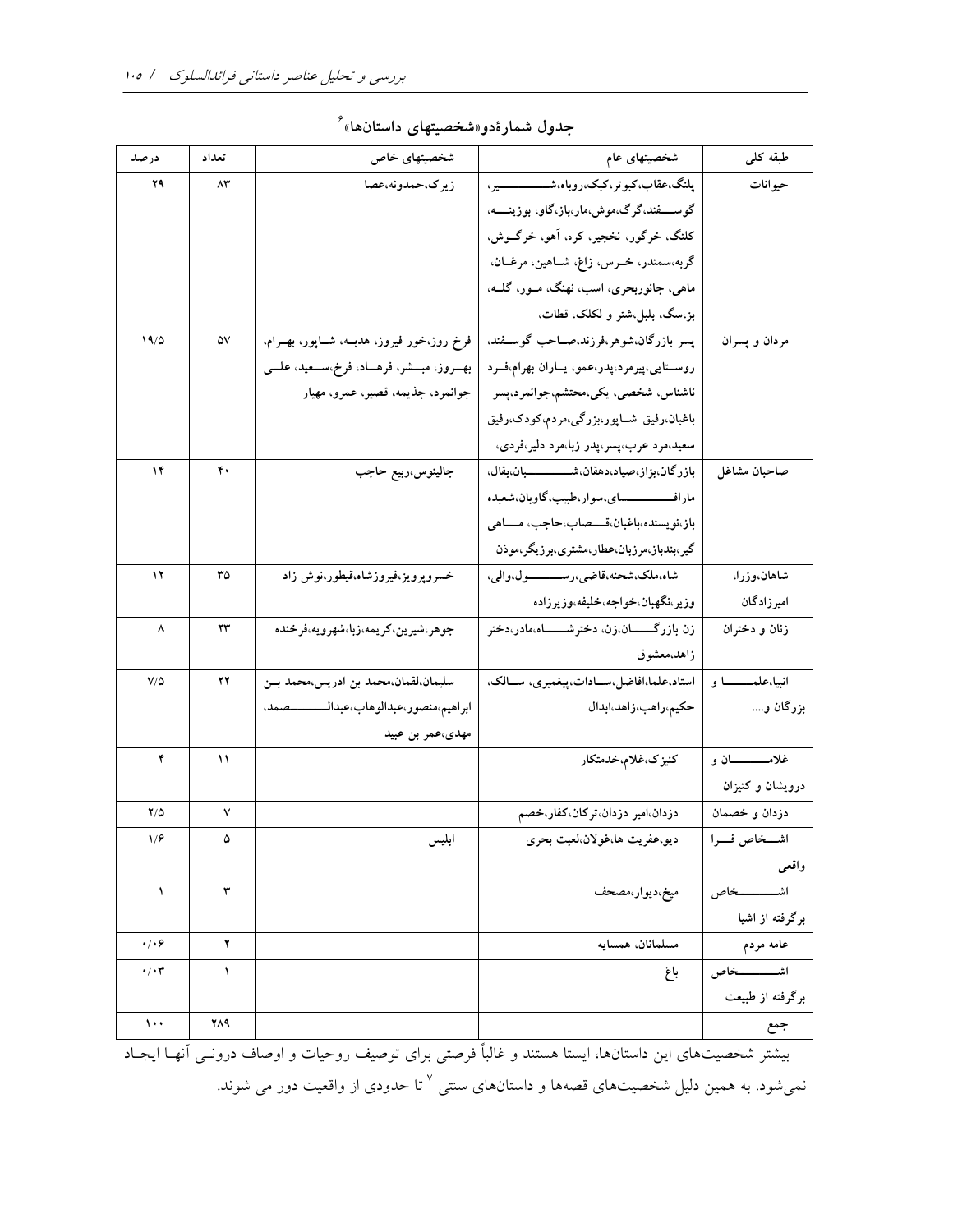هدف از ارائه و تنظیم جدول فوق عبارت است از: ١- نشان دادن تعدد شخصیتهای (٢٨٩ مورد)این داستانهاست. ٢– تقريباً از انواع و اقسام اشخاص و طبقات مختلف، در اين كتاب ديده مي شود. ۳– در یک نگاه می توان جزئیات طبقات را دریافت مثلاً از نوع حیوانات و مشاغل و… در فرائدالسلوک می توان مطلع شد و امکان مقایسه و تحلیل بهتری را به دست میدهد.

۴- دسته بندیها به شکل بسامدی و از بیشترین تا کمترین اشخاص انجام شده است کـه نـشان مـیدهـد حیوانــات، مردان و پسران و صاحبان مشاغل بیشترین بسامد را دارند؛ ولی عوام مردم و طبیعت از نمود کمتری برخوردارند.

شخصیت از عناصر اصلی پیشبرد حوادث و کنشهای داستانی و مبنای روایت شناسی امروز اسـت. اگرچــه پــردازش شخصیت در این کتاب مطابق پرداخت شخصیت در داستانها و رمانهای امروز نیست؛ ولی بـا دقـت در جـدول فـوق می توان نکات مهمی را از طرز نگاه نویسنده به این عنـصر دریافـت. بـسامد بـالای شخـصیتهـای حیـوانی، برخـی از داستانها را به فابل نزدیک میکند که در جوامع پیشین تأثیر زیـادی بـر مخاطـب مـیگذاشـتند و بـا پــسند آن جوامـع سازگاری کامل داشت. وجود مردان، پسران و صاحبان مشاغل بیانگر توجه نویسنده به این اقشار و بهـره گیـری از ایـن طيف افراد است، اگرچه كتاب براي اتابك و يادشاه تاليف شده است؛ ولي نقش ايـن اقـشار بـسيار مهـم بـوده اسـت. مشاغلی چون بازرگانی، بزّازی، صیادی، طبابت، باغبانی، قصابی و عطاری و...از مهمترین مشاغل و حرف آن روزگــاران بوده و مؤلِّف در پردازش داستانها به آنها توجه خاصی داشته است. شاهان و امیران- اگرچه مـورد خطـاب داسـتانهــا هستند- در میان شخصیتها حضور و نمود کمتری دارند و چندان ذهن نویسنده را به خود جلب ننمـوده انــد. زنــان در مقایسه با مردان نمود کمتری در داستان دارند و عمدتاً طفیلـی صــاحبان مــشاغل و مـردان هــستند. از انبیــا و علمــا بــه ضرورت مباحث آغاز فصول و جهت تنبّه و اندرز سود جسته اسـت. سـاير طبقــات نظيــر درويــشان، غلامــان، دزدان و کنیزان از اقشار پایین جامعه بودند که در این اثر چندان نمود و جایگاهی ندارند. وجود دیو، عفریت و غــول بــه عنــوان شخصیتهای خیالی و ساختگی در داستانهای ایرانی رایج است و حـضور آنهـا در ایــن کتـاب تـشخّص خاصــی بــه داستانها نمیدهد. علاوه بر این، استفاده بیشتر از مردان و صاحبان مشاغل نسبت به زنان، غلامان، انبیاء و بزرگان کــاملأ پذیرفتنی است؛ زیرا مردان و پسران و صاحبان مشاغل بیشترین نقش را در جامعــه و پیــشبرد امــور زنــدگی داشــتهانــد. بنابراین بیشتر حوادث حکایات گرد آنها میچرخد و آنها حادثه گردان اغلب حکایات هستند. انبیـا و امامـان و بزرگـان دین یا مصادر غیبی و غیر انسانی نیز شأن و اعتبار بالاتری دارند و طبیعی است کـه نقـل داسـتان از زبــان آنــان انتظــار نمیرود؛ زیرا اصولاً بیان داستان و سرگرم کردن مردم از آن ها دیده نشده و از ناحیه آن هـا بیـان ایــن امـور مستحـسن نبوده است. از پادشاهان، خلفا و وزرا نیز بیشتر تدبیر امور کشور انتظار می رود تا ذکر داستان و قصه.

شخصیتها از هر دستی که باشند در قصه ها، ساختگی و تصنّعی هستند و اوصاف متفاوت و حتی متضادی به خــود مي گيرند و تحت تأثير موقعيت هاي داستاني تغيير مي يابند. «شخصيتهــا ســاختگي|نــد و در دنيــايي ســاختگي وجــود دارند؛ اما امور گوناگونی را تجربه میکنند که همگی کاملاً انسانی بوده و در کودکـان و بزرگـسالان واکنــشی مبتنــی بــر همدلی برمی انگیزند» ( آسابر، ۱۳۸۰: ۱۰۲). از سوی دیگر اوصاف و عناوین قهرمانــان در قــصه متغیّــر و بیــشتر بــرای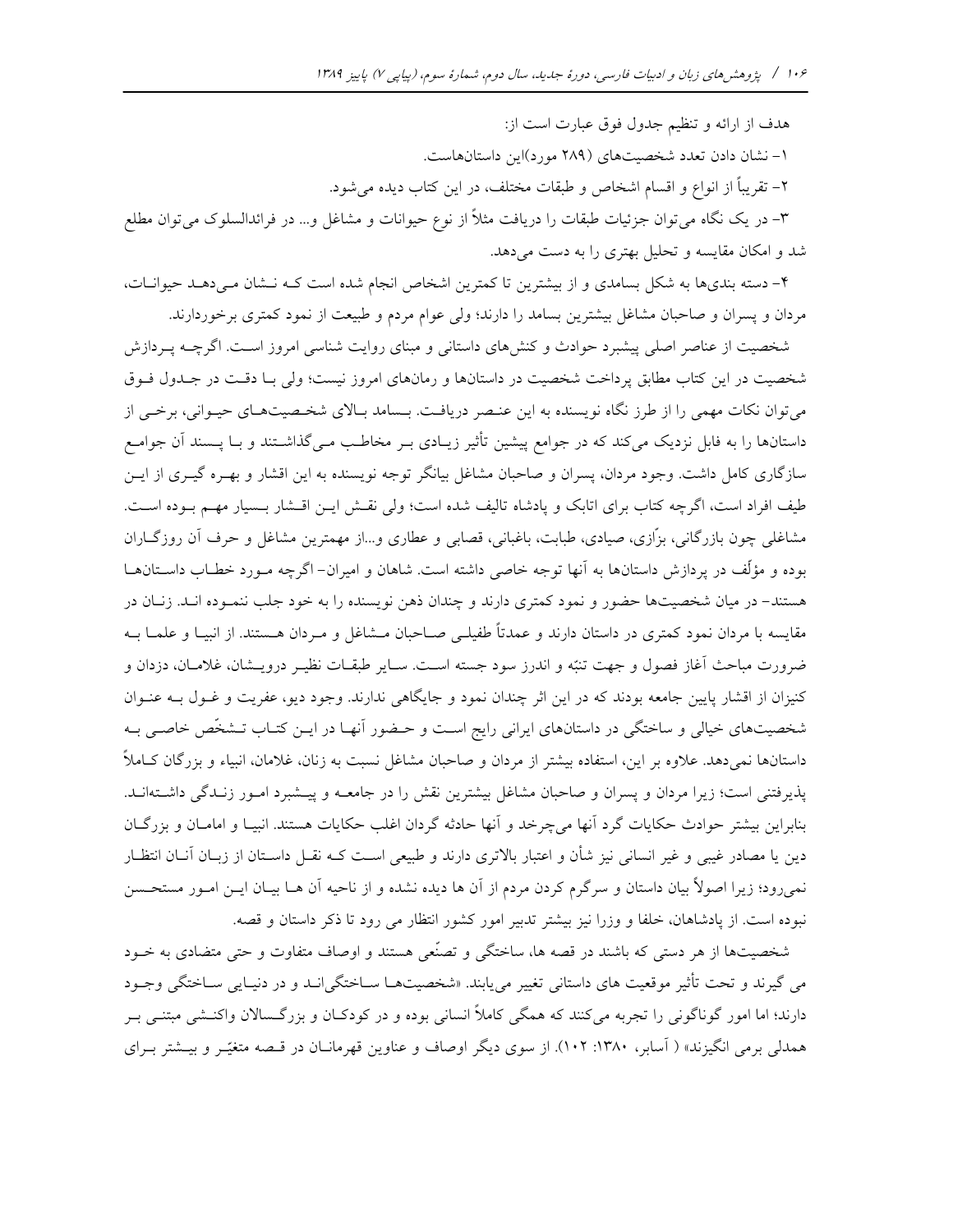پیشبرد داستان است. « عناوین و صفات قهرمانان کمیت های متغیر قصه هستند، مراد از صفات، مجموعه همهٔ خصایص ظاهري قهرمانان مانند سن، جنس، مقام، ظاهر و جزئيات اين سيما و ظاهر، و مانند اينهاست»( پراپ، ۱۳۶۸: ۱۷۵).

۳-۳- راويان و گويندگان

در کنار شخصیتهای فوق باید به گویندگان و راویان اصلی داستانها نیـز اشـاره نمـود. البتـه گوینـدگان، اشـخاص جداگانهای نیستند و اغلب از همین شخصیتهای داستانی هستند که به نقل و بیان داستانها روی می آورند. دربارهٔ گویندگان ^داستانهای فرائدالسلوک نکات زیر قابل ذکر است:

۱– گویندگان و نقل کنندگان این داستانها افراد مختلفی هستند،۱۸ داستان توسط خود نویسنده نقل مـیشـود کـه از

مهمترین این داستانها می توان به حکایات اصلی ابواب دهگانه اشاره نمود.

۲– ده داستان توسط بهروز نقل می شود:مانند(داستان باغبان،مار و بوزینه ۴/۲)،(داستان روباه و کلنگــان ۵/۲)، (مــوش، قصاب و گربه۸/۲) و (داستان عقاب و سمندر ۹/۲).

۳- پنج داستان توسط پسر بازرگان نقل می شود: مانند (داستان کبوتر و کبک ۳/۱)، (داسـتان دو روبـاه و صـياد ۶/۱) و (دهقان ويسران ٩/١).

۴– سه داستان توسط قصیر، سه داستان توسط فیروزشاه، دو داستان توسط زن بازرگان، دو داستان توسط مهیـار و دو داستان توسط مبشر بيان مي شود.

۵– این نقل کنندگان هر کدام یک داستان را بیان کرده اند: روباه، امیردزدان، دخترشاه، بهـرام، عمـوی بهـرام، کریمــه، يدر سعيد، رفيق سعيد، سعيد، منذر، فرخ روز و خور فيروز و....

چنانکه می بینیم اغلب داستانها توسط نویسنده نقل شده است و در بـین گوینـدگان عـلاوه بـر انـسان،حیوانات نیـز مشاركت دارند.

راويان اصلى و اوليهٔ داستانها كسانى هستند كه گويندگان و نقل كنندگان، داستان را از زبان آنها بيـان مـىكننـد. ايـن راویان غالباً ناشناخته و ناآشنا هستند. در اغلب داستانها و قصههای سنتی به شکل کلیشهای با عبـارات خاصـبی از آنهـا یاد می شود.برخی از ویژگیهای راویان در این داستانها عبارتند از:

۱- دوازده مورد از داستانها با این عبارات آغاز میشود «اصحاب تواریخ و ارباب حکایات، اوراق صـحائف و الفـاظ کتب، در کتب مسطور است، قراین عجایب»این نوع عبارات که امروزه شکل کلیشهای به خود گرفته است، از یک سـو به نامعلوم بودن و مبهم بودن راوی اصلی داستان اشاره میکند و از سوی دیگر از راوی یا راویـان سـوم شـخص جمـع نامشخصی خبر میدهد. به چند نمونه اشاره می شود: «اصحاب تـواریخ و اربـاب حکایـات و خداونـدان فطنـت و تيـز خاطران تجربت چنین آوردهاند...» (سجاسی،۱۳۶۸: ۸۸). «در کتب اصحاب تواریخ مسطور است و در صحائف اربـاب حکایات منقول که وقتی در حدود طبرستان...» (همان، ۲۱۲). «اوراق صحائف و الفـاظ کتـب نـاطق اسـت بـر آنکـه...» (همان، ۴۲۰). «از شواهد دلائل و قراين عجايب آن داستان جذيمه ابرش است با زبا...»(همان، ۴۵۱).

۲– از ۵۸ داستان مذکور، ۳۷ مورد؛ یعنی ۶۴ درصد داستانها با این عبارات آغاز مـی کنــداگوینــد،آوردهانــد، شــنیدم، خواندم و…»که نشان میدهد همهٔ این ۳۷ داستان برگرفته از افسانه ها و حکایات دیگر است و از راویان نــامعلومی ذکـر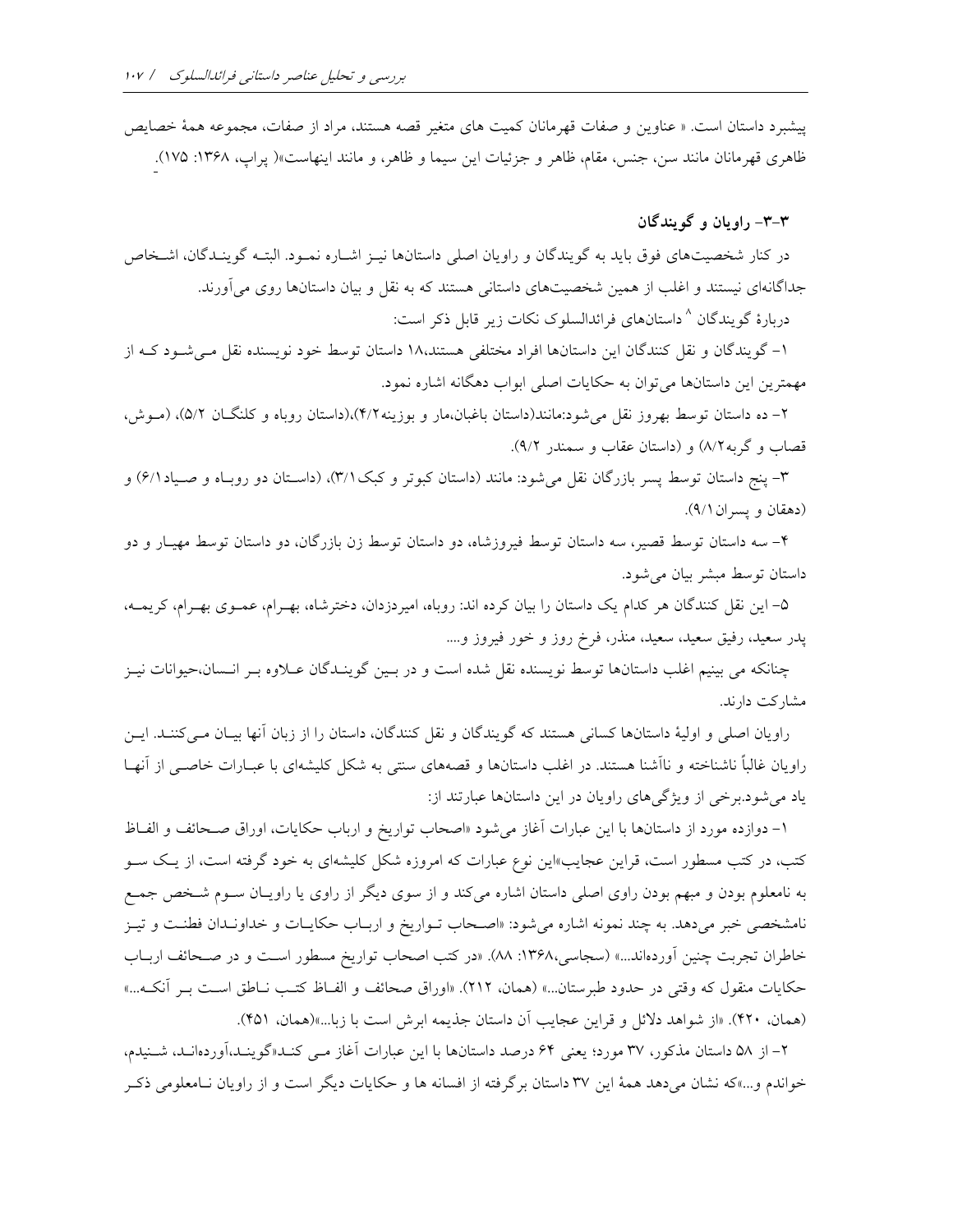شده است. به چند مورد اشـاره مـیشـود:«گفـت شــنیدم کــه صـیادی...»(همـان،۹۸)؛ «اَوردهانـد کـه وقتــی کبـوتری...» (همان،١٠٩). «گويند وقتي جالينوس بر صحرايي گذشت...» (همان،٢٠۴). ۳- پنج مورد از داستانها، راوی ندارند و گوینده، هیچ اشارهای به راوی نکرده است. ۴– راوی یک مورد از داستانها خود نویسنده است که هم روایت و هم نقل آنها را برعهده دارد. ۵– راوي سه داستان باقيمانده، دختر پادشاه، محمد بن ابراهيم و عبدالصمد است.

| گويندگان<br>تعداد<br>شمار ۂداستانھا<br>داستانها<br>1. 7. 7/1. 7/7. 7/7. 7/7. 7/7. 7. 7. 7. 3. 6. 9. 7/1. 7. 8. 9. 1. 8. 1. 9. 1. 9. 1. 9. 1. 9. 1. 1. 9. 1. 1. 9. 1<br>$\lambda$<br>نويسنده<br>$\cdot$<br>۳/۳، ۲/۵، ۲/۸، ۲/۹، ۲/۰۱، ۲/۲۱، ۲/۲۲، ۲/۳۱، ۲/۵/۲، ۱۵/۱<br>بهروز<br>پسر بازرگان<br>(9/1, 8/1, 0/1, 7/7, 1/1)<br>۵<br>٣<br>$9/7$ $0/7$ $5/7$<br>فيروز شاه<br>٣<br>$(19.7)$ $(1)$<br>قصير<br>۶<br>مبــــــشر، زن بازرگـــــــان،<br>۲/۱، ۲/۱، ۲/۵، ۲/۵، ۲/۷، ۲/۷،<br>مهیار(هرکدام ۲داستان)<br>روباه،امیر دزدان، بهرام،<br>۱۳<br>دختــــــــــــر شــــــــــــاه،عموى<br>بهرام،كريمە،پدر سعيد،رفيق<br>سعيد،سعيد،منذر،دهقان،فرخ<br>روز،خور فيــروز(هركــدام١<br>داستان) |  |  |
|--------------------------------------------------------------------------------------------------------------------------------------------------------------------------------------------------------------------------------------------------------------------------------------------------------------------------------------------------------------------------------------------------------------------------------------------------------------------------------------------------------------------------------------------------------------------------------------------------------------------------------------------------------------------------------|--|--|
|                                                                                                                                                                                                                                                                                                                                                                                                                                                                                                                                                                                                                                                                                |  |  |
|                                                                                                                                                                                                                                                                                                                                                                                                                                                                                                                                                                                                                                                                                |  |  |
|                                                                                                                                                                                                                                                                                                                                                                                                                                                                                                                                                                                                                                                                                |  |  |
|                                                                                                                                                                                                                                                                                                                                                                                                                                                                                                                                                                                                                                                                                |  |  |
|                                                                                                                                                                                                                                                                                                                                                                                                                                                                                                                                                                                                                                                                                |  |  |
|                                                                                                                                                                                                                                                                                                                                                                                                                                                                                                                                                                                                                                                                                |  |  |
|                                                                                                                                                                                                                                                                                                                                                                                                                                                                                                                                                                                                                                                                                |  |  |
|                                                                                                                                                                                                                                                                                                                                                                                                                                                                                                                                                                                                                                                                                |  |  |
|                                                                                                                                                                                                                                                                                                                                                                                                                                                                                                                                                                                                                                                                                |  |  |
|                                                                                                                                                                                                                                                                                                                                                                                                                                                                                                                                                                                                                                                                                |  |  |
|                                                                                                                                                                                                                                                                                                                                                                                                                                                                                                                                                                                                                                                                                |  |  |
|                                                                                                                                                                                                                                                                                                                                                                                                                                                                                                                                                                                                                                                                                |  |  |
|                                                                                                                                                                                                                                                                                                                                                                                                                                                                                                                                                                                                                                                                                |  |  |
|                                                                                                                                                                                                                                                                                                                                                                                                                                                                                                                                                                                                                                                                                |  |  |
|                                                                                                                                                                                                                                                                                                                                                                                                                                                                                                                                                                                                                                                                                |  |  |

جدول شماره سه«گويندگان»

٣-٣-زاوية ديد

زاویهٔ دید همان شیوهایست که نویسنده برای بیان داستان خود برمیگزیند. «زاویهٔ دید نمایش دهندهٔ شیوهای است که نویسنده به وسیلهٔ آن مصالح و مواد داستان خود را به خواننده ارائه میکند و در واقع رابطهٔ نویسنده را با داستان نـشان میدهد» (میرصادقی،۱۳۶۷: ۲۳۹). نویسنده از این منظر به شرح وقایع و حوادث داستان بـرای خواننـده مـیپـردازد. بـه عبارت دیگر «زاویه دید، موقعیتی است که نویسنده نسبت به روایت داستان اتخاذ می کند و دریچه ای اسـت کـه پـیش روی خواننده می گشاید تا او از آن دریچه حوادث داستان را ببیند و بخواند» (داد، ۲۵۹:۱۳۸۰).

بنابراین زاویهٔ دید شیوهایست که ارائهٔ مواد داستان را به خواننده بر عهده مـی گیـرد و بـر سـایر عناصـر داسـتان نیـز تأثیرگذار است. زاویهٔ دید اقسامی دارد که مهمترین آن، به شکل اول شخص و ســوم شــخص یــا زاویــهٔ دیــد درونــی و بیرونی بیان می شود. در زاویهٔ دید درونی، روایت توسط یکی از اشخاص داستان بیان می شود کـه غالبـاً بـه شـکل اول شخص است.در زاویهٔ دید بیرونی، افکار و اعمال اشخاص از بیرون داسـتان تـشریح مـیشـود و فـرد راوی در داسـتان نقشے ِ ندار د.

زاویهٔ دید در قصه های سنتی با داستان کوتاه یا رمان متفاوت است؛ زیرا در قصهها نویسنده بنا بر خواست خـود در هر جاى قصه قصد كند زاويهٔ ديد را عوض مى كند و اغلب زاويهٔ ديد با شخصيتها يا قهرمانان تغيير مى يابـد و الزامـى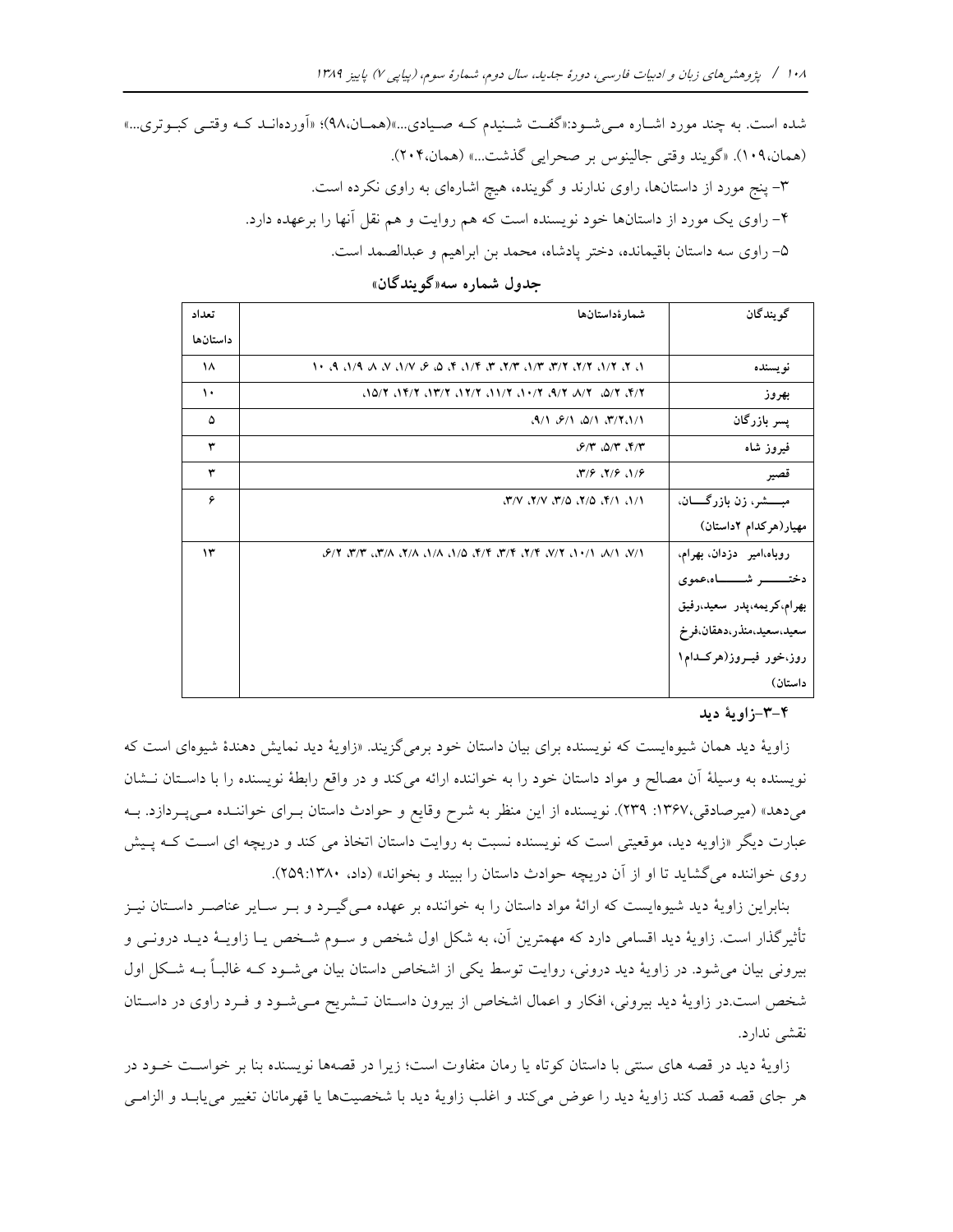در رعايت وحدت زاويهٔ ديد تا پايان قصه وجود ندارد. «گزارنده قصه به زاويهٔ ديد شخصيت يـا قهرمـان خاصـي اكتفـا نمي كند و هرجا كه بخواهد زاويهٔ ديد قصه را عوض مي كند و قهرمـان يـا شخـصيتي ديگـر دنبـال قـصه را مـي گيـرد» (میرصادقی، ۱۳۸۰: ۱۳۸ ). اصولاً زاویهٔ دید در قصههای فارسی روال معینی ندارد و راوی بدون طـرح خاصـی عــوض مي شود و تنها نقل حوادث و پيشبرد أن مهم است.

با دقت در نوع راويان، دريچهٔ روايت يا زاويهٔ ديد داستانهاي فرائدالسلوک در مي يابيم که در اغلب داستانها زاويـهٔ دید از نوع سوم شخص یا دانای کل است و در مواردی که گوینده خود از شخصیتهای داستانی باشد؛ روایت بـه اول شخص تبدیل می گردد. اما وجه غالب با زاویهٔ دید سوم شخص است. به چند نمونه اشاره مـیشـود: «نـاقلان اسـمار و حافظان اخبار چنین آورده اند که در شهر بلخ بازرگانی بود...او را پسری بود سـعید نـام...» (سجاسـی،۱۳۶۸: ۳۸۲). «در زمین پارس مرزبانی بود که زبان شمشیر او سخن قهر در گوش شاه گفتی...این مرزبان را پـسری بـود...» (همـان،۳۹۴). «دو دهقان بودند همسایه یک یگی یک<sub>می</sub> تـوانگر و یکـی درویـش...تـوانگر را نـام منـذر بـود و درویـش را مبـشر...» (همان،۴۲۱). «بازرگانی بود بشر نام...شبی خواب بر وی غلبه کرد...چنان دیـد کـه شخـصی گفتـی در دیـار هندوسـتان شهريست نام وي...» (همان،۴۹۳).

۵-۳- کنش و عمل داستانی

کنش و عمل داستانی، فعلی است که در داستان رخ میدهد «کاربرد عمل داسـتانی معرفـی شخـصیتهـا و گـسترش پیرنگ است» (داد، ۱۳۸۰: ۲۱۵). در فرائدالسلوک از مجموع ۵۸ داستان ۳۲ داستان فاقد کنش خاصی است و ۲۶ داستان از کنش و عمل داستانی بر خوردار است. اغلب داستانهایی که در آن ها کنش دیـده نمـیشـود، از داسـتانهـای فرعـی کتاب فرائدالسلوک است که در ضمن داستان دیگر آمده است و جایبی برای گسترش کنش و عمل داستانی نبوده است.

جدول شمارهٔچهار«کنش در داستانها»

| داستانهای فاقد کنش                                         | داستانهای کنش دار                                        |  |
|------------------------------------------------------------|----------------------------------------------------------|--|
| ו/۱، ۱/۲، ۱/۳، ۱/۶، ۱/۸، ۲/۲، ۲/۲، ۲/۲، ۲/۲، ۲/۲، ۲/۲۱،    | ה רוץ. רום. רובריטוף, רוייב צו צוץ. צום. צוץ. צווה צוייב |  |
| . ٢/٣٦، ١٥/٢، ٣/٣، ٣/٣، ٣/٣، ٣/٣، ٣/٣، ٣/٣، ٣/٣، ١/٥، ٢/٥، |                                                          |  |
| ۵/۳، ۱/۶ ۶/۶، ۱/۷، ۱/۷، ۱/۸، ۱/۸، ۱/۹، ۱/۹                 |                                                          |  |
|                                                            | 26                                                       |  |

این جدول نشان دهندهٔ آن است که ۴۵ درصد داستانها از عمل داستانی و کنش برخوردارند؛ یعنی در این داسـتانهـا حوادث پیچیده تر و اشخاص درگیرتر هستند. نویسنده نیز به داستانهـای کـنش دار و فنّـی گـرایش نــشان مـی۵هــد و برخلاف برخی کتاب های مشابه فقط به داستانهای ساده و سهل الوصول محدود نمیماند.

علاوه بر نتایج اخلاقی مذکور، در بسیاری از داستانهای فرائدالسلوک به بن مایه های یکسانی می توان دست یافت. اصولاً در قصهها و داستانهای کهن، اشخاص و حوادث، گسترش دهندهٔ بن مایـه هـا و مفـاهیم مکـرری هـستند. ایــن موضوع در پژوهشهای پراپ و در تحلیل قصههای روسی اثبات شده است «پراپ با تحلیل محتوای حـدود صـد قـصهٔ عامیانهٔ روسی، به بن مایه های تکرار شوندهٔ آن ها دست یافت» (گیرو،۱۳۸۳: ۱۰۹).

در داستانهای کنش دار فرائدالسلوک، زنجیرهٔ بن مایههای تکراری و خطی وجود دارد که اغلب با تغییــر اشــخاص و برخی حوادث جزئی متمایز می شوند. این بن مایهها اغلب مبتنی بر موضوعاتی نظیر به وصال رسیدن، مثله کردن جهت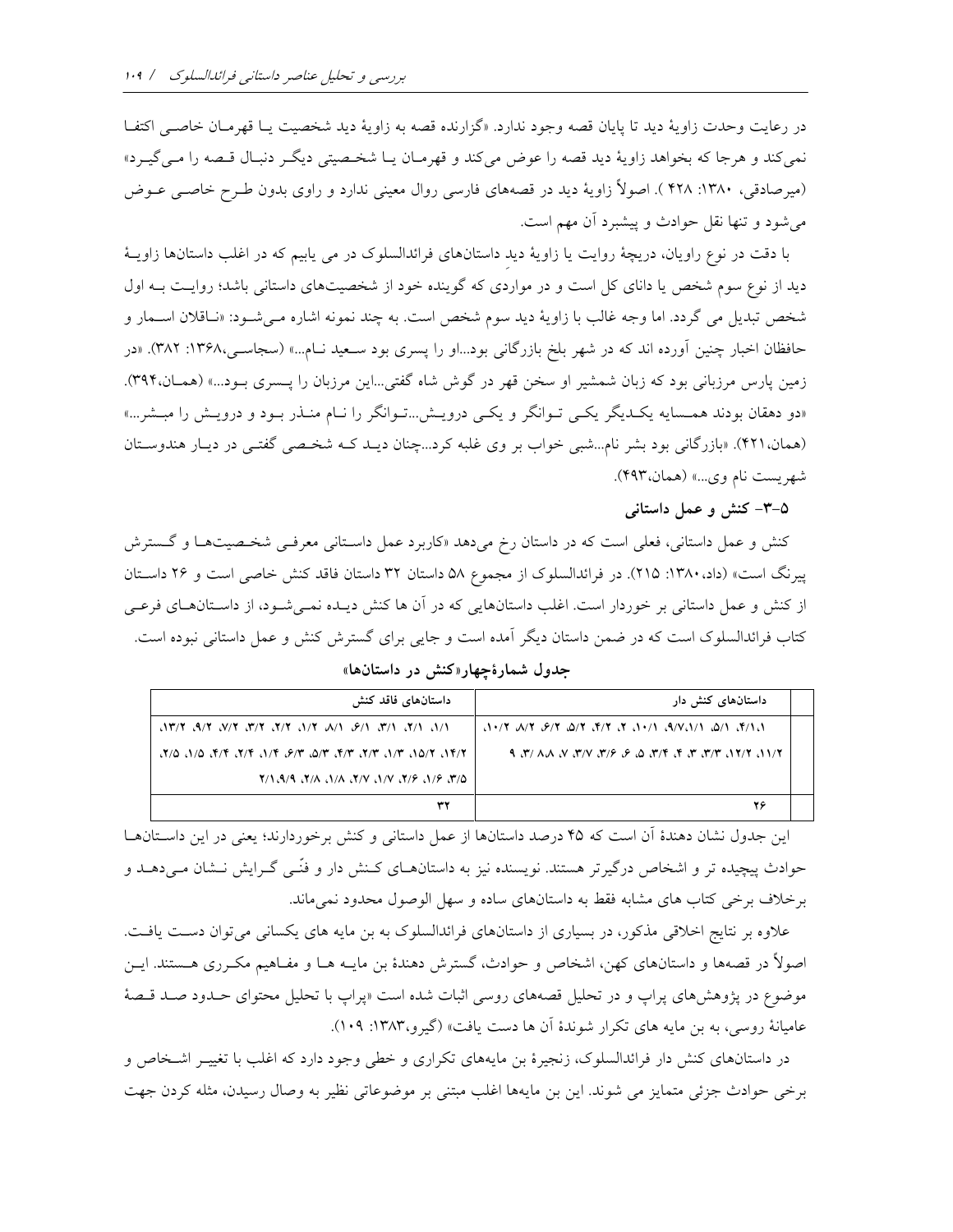رسیدن به هدف، بی وفایی و وفاداری، تقابل افکار مثبت و منفی، انگاره هـای یکـسان، فریـب دادن، سـرقت و دزدی و كمك گرفتن از كسى براى دفع دشمن است. اين زنجيره ها به نوعى پيش برندهٔ كنش و عمـل داسـتانى اسـت و بــه آن، نظم و انسجام مي دهد.

و شخصيت

در این زنجیره عنصر مثبت یا قهرمان، یک نفر است که کمک کار یا یاریگر اولیه ندارد؛ ولی بعد از برخــورد بــا ضــد قهرمان یا عنصر متضاد، واسطه و یاریگر ظاهر می شود و با یاری رساندن به قهرمان، شرّ ضـد قهرمـان را از سـر او دور می کند، مثلاً با توجه به داستانهای فوق، مار بقال را یاری میدهد و موش را از بین می برد، شیر روباه را یاری میکند و عقاب را از میان برمی دارد. در دستهٔ اول نقش عناصر انسانی و اشخاص بیشتر است و در این دسته بیشتر شخـصیتهـا از حیوانات هستند و عنصر وابسته یا یاریگر اولیه با آنها همراه نیست و برخلاف دستهٔ اول نزاع و مخالفت میـان عنـصر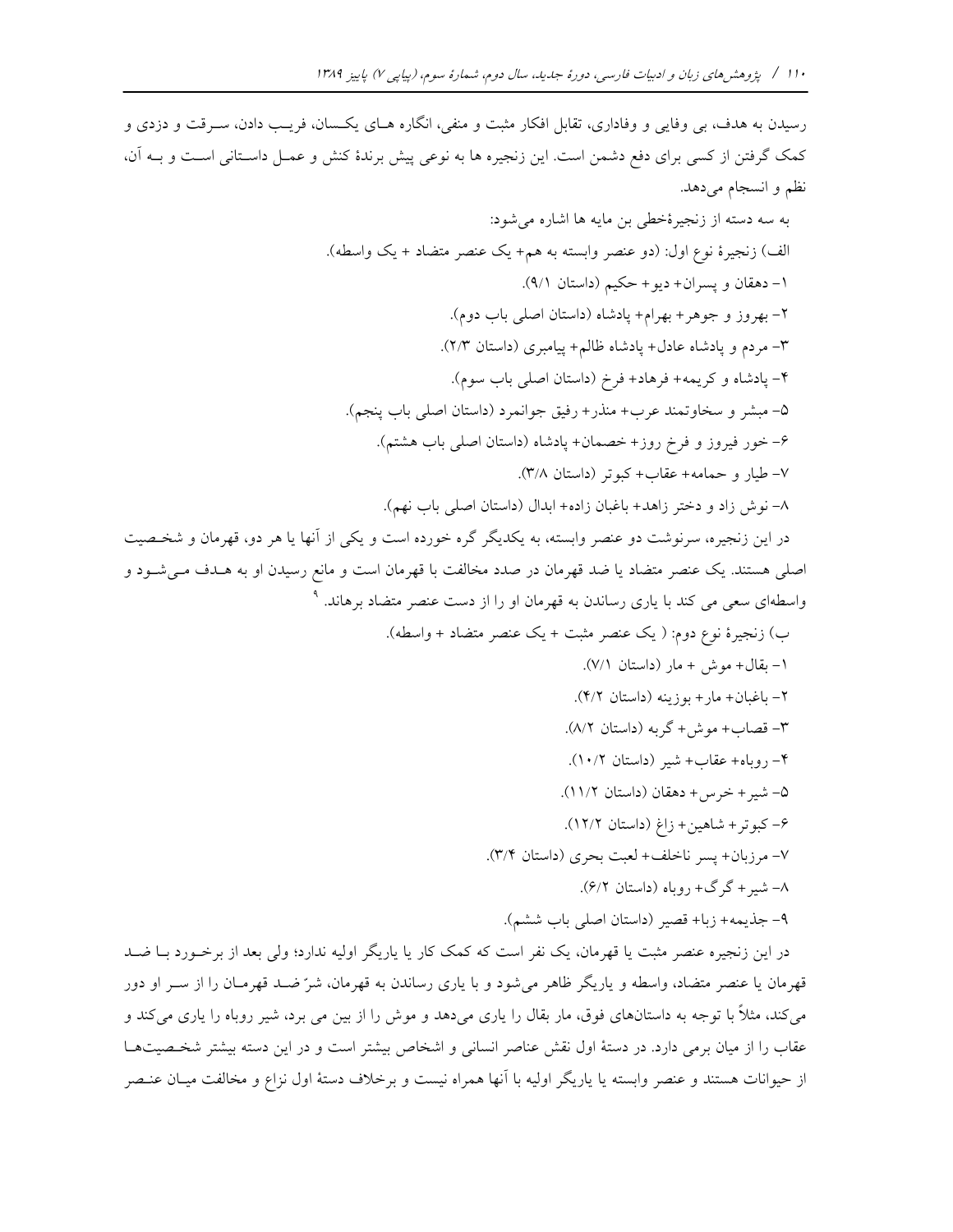مثبت و منفی سبب ورود واسطه می شود. البته این دسته بندی مثبت و منفی با توجه به کنش داستانی شخصیتهاست و ممكن است نسبى باشد.

ج)زنجيرة نوع سوم: (دو عنصر وابسته به هم+واسطه). ١- پسر بازرگان و مادر+ دختر شاه.(داستان اصلي باب اول). ٢- سعيد و يسر وزير+ رفيق سعيد (داستان اصلي باب چهارم). در این زنجیره، عنصر متضاد یا ضد قهرمان حضور ندارد و دو عنصر یا شخصیت مثبت با یـاری و کمـک واســطهای داستان را پیش میبرند.

۴-۳- نتيجهٔ اخلاقي

قصههای و داستانهای سنتی اغلب به یک نتیجه اخلاقی مثبت یا منفی ختم میشوند و کمتر قصه و داستانی بـا ایــن اوصاف وجود دارد که بر محور یک اندیشه یا پندار اخلاقی شکل نگرفته باشد. حتی این نتایج به نوعی مطلق گرایـی و یکنواختی ختم می شوند. «بن مایه و زیر بنای همه قصه ها ترویج اصول انسانی و ارزش های اجتماعی، قـومی، سـنتی، اقليمي، فرهنگي، و اجتماعي قصه گو است.ارزش هـايي ماننـد بـرادري، عـدالت خـواهي، برابـري، شـجاعت، عـشق و بخشش در قصه نمود آشکاری دارد...» (انوشه، ۱۳۸۱: ۱۱۲۳) <sup>۱۰</sup>

از بین ۵۸ داستان فرائدالسلوک ۵۵ داستان دارای این نوع نتایج و توصیه های اخلاقی هستند و ۳ مورد فاقـد هرگونــه توصیه یا نتیجه اخلاقی است. از ۵۵ داستانی که به نتایج اخلاقی ختم می شوند، اغلب داستانها به امور مثبت و مقبـولی توصیه می کنند، مفاهیمی چون عقل را سرلوحه قرار دادن، گران بودن طوق منّت بر گردن انــسان، ایمــن نبــودن از مکــر خدا، پسندیده نبودن اصرار در کشف اسرار و ضمایر انسان، ارزش علم و دانش،حق شناسی،عبرت گـرفتن از سرنوشـت دیگران، نتایج عدل و داد، تأثیر دعا، تاثیر صبر، جود و احسان و…که بیشتر در طول موضوعات هر باب مطرح می گردد. به چند نمونه اشاره می شود: «و این مثل بدان زدم تا تو بر مطالبت مال مصر نشوی که اگر همه به تو دهـم فـرح مفـرط مهلک است» (سجاسی،۱۳۶۸: ۱۰۱). «این مثل بدان زدم تا بدانی که شربت اندوه زهر قاتل است» (همـان، ۱۰۶). «ایـن مثل بدان زدم که دانستن کارهای مبهم از فواید خال<sub>ی</sub> نماند» (همان، ۴۰۰).

برخی نتایج خنثی نیز در داستانها دیده می شود، مهلک بودن فرح مفرط،کشنده بودن اندوه، مـال انــدوختن آمــوختن، در جدایی و نامعلوم بودن ملاقات و وصال، دچار غفلت شدن، با تهور و گستاخی به استقبال کسی رفتن، وقایع آسمانی را با شجاعت نمی توان رد کرد، عواقب بیدار کردن فتنه، با ترفند و حیله کار را به نتیجه رساندن، از خبیث، خباثت پدیـد آمدن از آن جمله است.

نباید مسالهٔ نسبیت را در این ارزش گذاری فراموش کرد. ممکن است مسألهای در روزگاران پیــشین مثبـت یــا منفــی تلقی شود؛ ولی در نگاه امروز متفاوت جلوه کند. همچنین ممکن است، موضوع از طریق تاویل و تفسیر های نمادین بـه گونهٔ دیگری ارزش گذاری شود.

البته حکایات عمدتاً به سوی عدالت و عدالت خواهی گام برمی دارند و نهایتـاً بــه نتـایج اخلاقــی خـتم مــی شــوند. «موضوع حکایات پیشروی به سوی عدالت است که با برگذشتن از موانعی بـالقوه تراژیـک جهـت گیــری اش اخلاقــی است» ( اسکولز، ۱۳۸۳: ۷۵). گفتنی است که اگرچه در قصهها پروردن قهرمانان، سرگرم کردن مخاطب و توجه به حس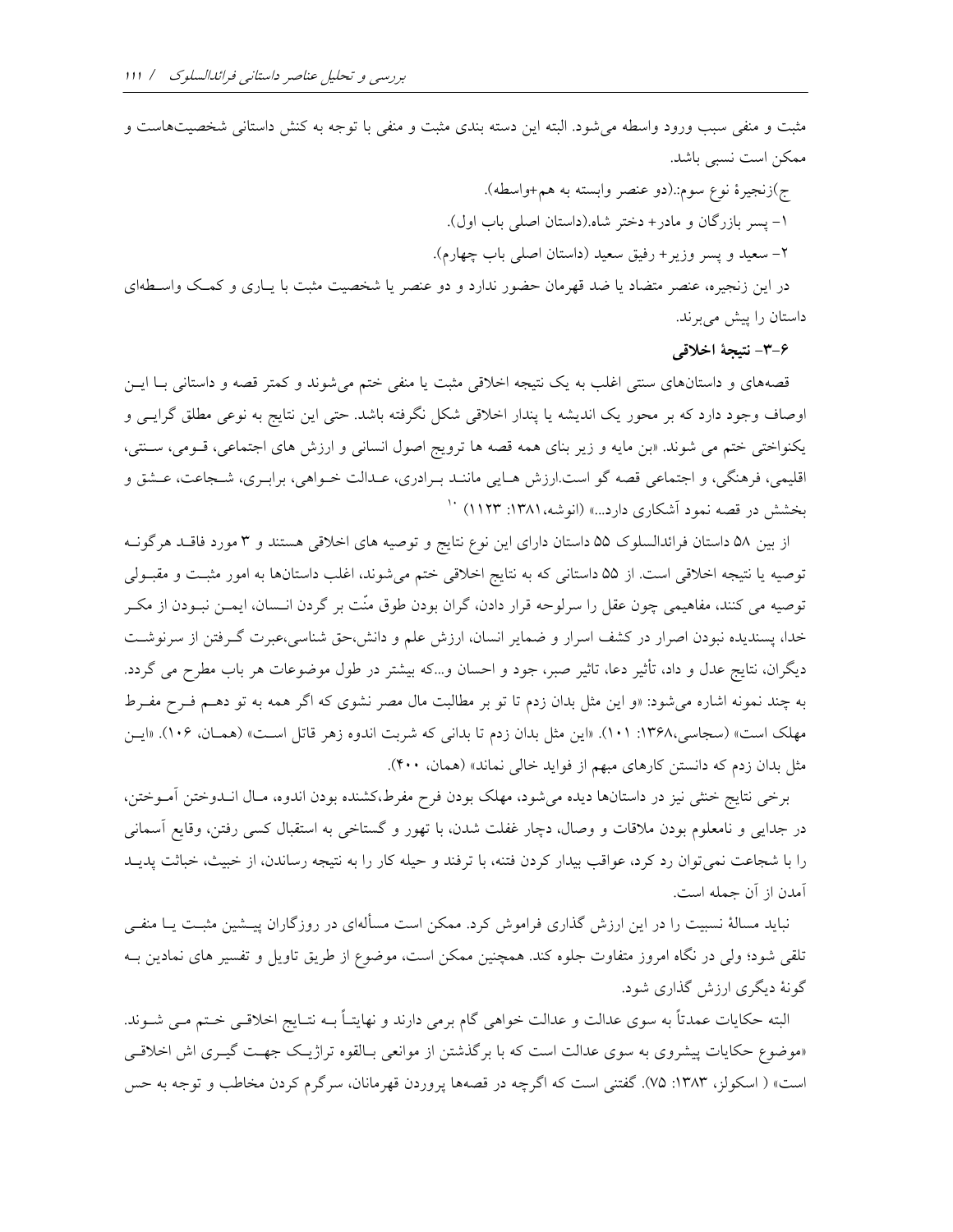کنجکاوی و زیبایی دوستی مورد نظر نویسنده است؛ ولی بی شک یکی از مهم ترین دلایل پـرداختن بـه قـصه از سـوی نويسنده و مخاطب بيان همين مضامين و بن مايههاي اخلاقي و اجتماعي است.« هدف قصههـا بظـاهر خلـق قهرمـان و ایجاد کشش و بیدار کردن حس کنجکاوی و سرگرم کردن خواننده یا شنونده است و لذت بخشیدن و مشغول کردن؛ اما در حقیقت درون مایه و زیربنای فکری و اجتماعی قصهها، ترویج و اشاعهٔ اصول انسانی و برادری و برابـری و عــدالت اجتماعی است» ( میرصادقی، ۱۳۶۵: ۵۸). در داستانهای فرائدالسلوک ایـن نتـایج اخلاقـی و درون مایـه هـای انـسانی، اجتماعی و معنوی حضور کاملاً پر رنگی دارد؛ زیرا در این کتاب قصه و حکایـت، پوشــشی بــرای بیــان افکــار و درون مایههای ارزشمند است. این موضوعات یا متأثّر از فرهنگ و مذهب بوده و یـا از اوضــاع اجتمــاعـی و زنــدگـی نویــسنده نشأت میگیرد و بررسی داستانها در دستیابی به این مطالب موثر است.«دیرگاهی است که مطالعه مذاهب و فرهنگهای بدوی ما را از منش نمادین آئینها، اسطوره ها، هنرها و ادبیات آگاه کرده اند که خود باز نمودهایی هستند که در آن هـا اعداد، اشکال ابتدایی، حیوانات و گیاهان همگی نشانه اند» (گیرو، ۱۳۸۳: ۱۰۰).

### ٧-٣- حوادث خارق العاده

حوادث خارق العاده و اعجاب انگیز از ویژگی مهم قصهها و داستانهای سنتی است. این حوادث جزء وقـایع اصـلی و سرنوشت ساز حکایات هستند که اغلب در پایان ماجرا موجب گره گشای<sub>ی</sub> موجود می شـوند «بـرای گروهـبی گفـتن قصهای هیجان انگیز فی نفسه هدف است. آنها از آوردن رخدادهای نامحتمل یا حتی خیالی در اثر خـود ابـایی ندارنــد» (اسکولز،۱۳۸۳: ۲۰). این امر در کتاب های مختلف، فراز و فرود دارد. در فرائدالسلوک اغلب، ویژگی داستانهای ستقی بیشتر دیده میشود تا ویژگیهای قصه ها.'' از میان داستانهای این کتاب ۴ مورد با حوادث خارق العاده همراه اسـت و ۵۴ مورد فاقد این ویژگی است.پیدا شدن سواری بلافاصله بعد از دعا کردن،تأثیر دعا در تغییر طول عمر،افتادن انگشتری در آب به نشانهٔ زوال ملک و پیدا شدن آن به نشانهٔ رونق ملک و تاثیر و همراهی جانور بحری در جهت برآمدن غـرض داستان از خرق عادت های مذکور است. «تأکید بر حوادث خارق العاده، بیــشتر از تحـول و تکــوین آدمهـا و شخـصیتها است در قصه یا حکایات محور ماجرا بر حوادث خلق الساعه قرار دارد. حوادث، قصه هـا را بـه وجـود مـی آورد و در واقع ركن اساسي و بنيادي آن را تشكيل مي دهد» (داد، ١٣٨٠: ٢٣۴). حوادث خارق العاده با تمام جـذابيت و گيرايـي در قصه، سبب بروز نگرش تفننی و تصنعی بودن قصه می شود. «بیشتر قصه ها فاقد حقیقت مانندی است یا حقیقت مانندی ابتدایی و ضعیفی دارد»( میرصادقی، ۱۳۸۰ :۶۱). همچنین این حوادث پیرنگ قصه را تـضعیف مـیکنـد و چهـارچوب علت و معلولي أن را در نظر مخاطب غيرقابل باور مي نمايد. « حوادث خارق العاده جنبه اسـتدلالي و عليـت و پيرنـگ قصه ها را ضعيف مي كند» ( همان، ١۶٠).

در داستانهای دیگر فرائدالسلوک که فاقد خرق عادت هستند،حوادث و رویدادها تا حدودی قابل قبـول و پــذیرفتنی است و خواننده کمتر دچار اعجاب می شود.

## ٨-٣- ; مان

در قصهها و داستانهای سنتی زمان چندان شناخته شده و قطعی نیست و اغلب فرضی و کلی است. به گونــه ای کــه خيلي نمي تواند خواننده را به زمان وقوع حادثه راهنمايي كند.

در فرائدالسلوک از مجموع ۵۸ داستان تنها در ۲۲ مورد؛ یعنی در ۴۰ درصد داستانها به زمان اشاره شـده اسـت و در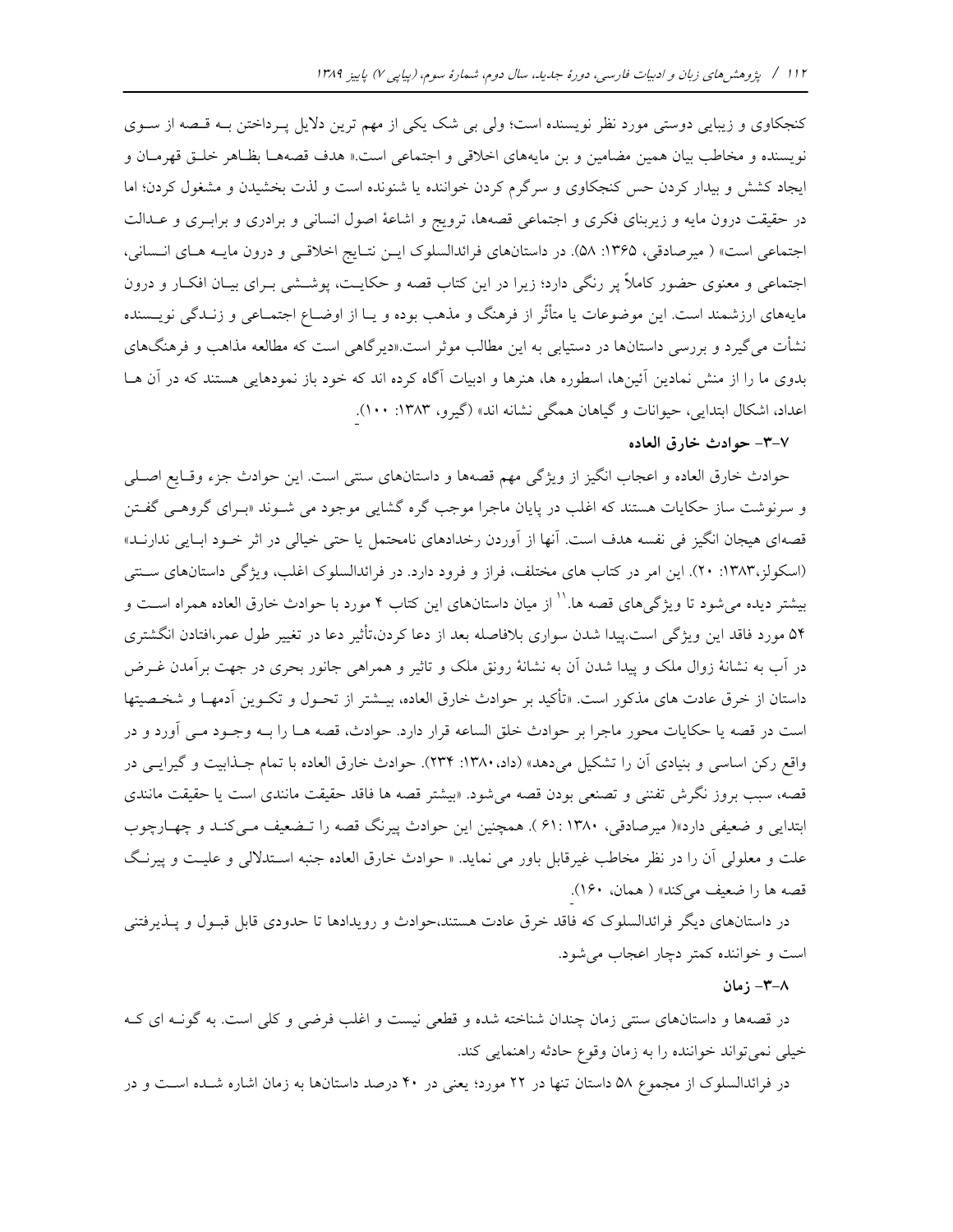۳۶ مورد یعنی ۶۰ درصد، هیچ اشارهای به زمان وقوع داستان نمیشود. زمان ذکر شده در ۲۲ داستان مذکور بـسیار کلّـی و کلیشهای است. در ۱۶ مورد فقط با کلمه «وقتی»به زمان مبهم وقوع داستان اشاره شده و در ۲ مـورد بـه زمـان و ایـام انوشیروان اشاره می شود. در سایر داستانهای زمان دار، این کلمات بیانگر زمـان هـستند: «اوقـات ماضی،شـب، سـالی و روزی» چنانکه دیده می شود زمان در این داستانها، کلّی و نامشخص است و این ویژگی در اغلب قصهها و داستانهــای سنتی دیگر نیز وجود دارد. در مجموع زمان در داستانهـای سـنتی جایگـاه برجـستهای نـدارد و نویـسندگان چنـدان در پرورش زمان و ایجاد فضای زمانی در داستانها علاقهای نداشتند و اصولاً ابهام در زمان و دوری و نامشخص بـودن آن، از ویژگیهای این نوع داستانهاست، مگر آن جا که داستانها پیشینه تاریخی داشته باشند که در آن نیز کلیت و فراگیری زمان مشهود است، برخلاف رمان و داستان امروزی زمان چندان مورد پرداخـت و توصـيف واقـع نمـی شـد، حتـی در مواقعی که زمان تعیین می شود، ساختگی و تصنعی بودن آن هویداست.

## ۹-۳- مکان

مکان نیز اغلب در قصهها و داستانهای سنتی نامشخص و فرضی است،حتی مکان هایی که ذکر می شـوند، صـد در صد قطعی و حقیقی نیست. امروز توصیف مکان و به طـور اخـص صـحنه(Setting) از ویژگـی۵حـای اساســی ادبیــات داستانی است و این امر در پیشبرد حوادث داستان و توصیف شخصیتها و سایر عناصر،نقش تعیین کنندهای دارد؛ ولـی در گذشته مکان نیز مانند زمان خیلی مورد توجه داستان نویس قرار نمی گرفت، به همین دلیل در اغلب داستانها مکـان یا ذکر نمی شد و یا به شکل نامشخص و کلی بیان می گردید.

در فرائدالسلوک از مجموع ۵۸ داستان ۴۱ مورد(۷۰درصد)مکان دار و دارای جایگاه مکـانی مـشخص هـستند و ۱۷ مورد(۳۰ درصد) فاقد مکان هستند. از مکان های ذکر شده در ۴۱ داستان مذکور،۱۳ مورد عام و بی نام است که با لفظ شهر، صحرا، كوه، باغ،دشت، بيشه و ديه و... بيان شدهاند.

۲۸ مورد از این داستانها دارای مکانهای خاص و مشخصی هستند:مکان هایی چون هند، گیلان، پارس، طبرستان، روم، مازندران، خراسان، بغداد، عمان، بلخ، بصره، قهستان، زنجان، تفليس، حيره، كشمير، خزر و ري....بر خـلاف عنـصر زمان که در فرائدالسلوک از سایر داستانهای مشابه چندان متمایز نیست،عنصر مکـان تـا حـدودی مـشخص تـر و قابـل شناختتر است. بسیاری از نام های مکانی فوق چنانکه می بینیم، نشان دهندهٔ اماکن خاص است و تا حدودی می توان به عنصر مکانی داستانها پی برد.گسترهٔ جغرافیایی مکان داستانها در این اثر قابل توجه است، مؤلّف هـم از کـشورهای هند و روم و هم از بلاد ایران و عرب برای پردازش مکانی داستانها سود جسته است. عبلاوه بـر مکبان هبای خباص، اماکن عام و کلّی نیز در صحنه پردازی داستانها دیده میشود. این مکان ها بسیار سـاده و کلـی هـستند و نویـسنده بـه توصیف جزئیات و دخیل کردن مکان در کنشهای داستانی و تاثیرگذاری آن در سایر عناصر داستان نظر نداشته است.

# نتیجه گیری

داستانهای فرائدالسلوک از نوع داستانهای منثور اخلاقی و حکمی است که در أنهـا، اغلـب خـصوصیات داسـتانهــای سنتمی و قصهها را میتوان یافت. خصوصیاتی چون تأکید بر حوادث، محکم نبودن روابط علّی و معلولی میان رویـدادها،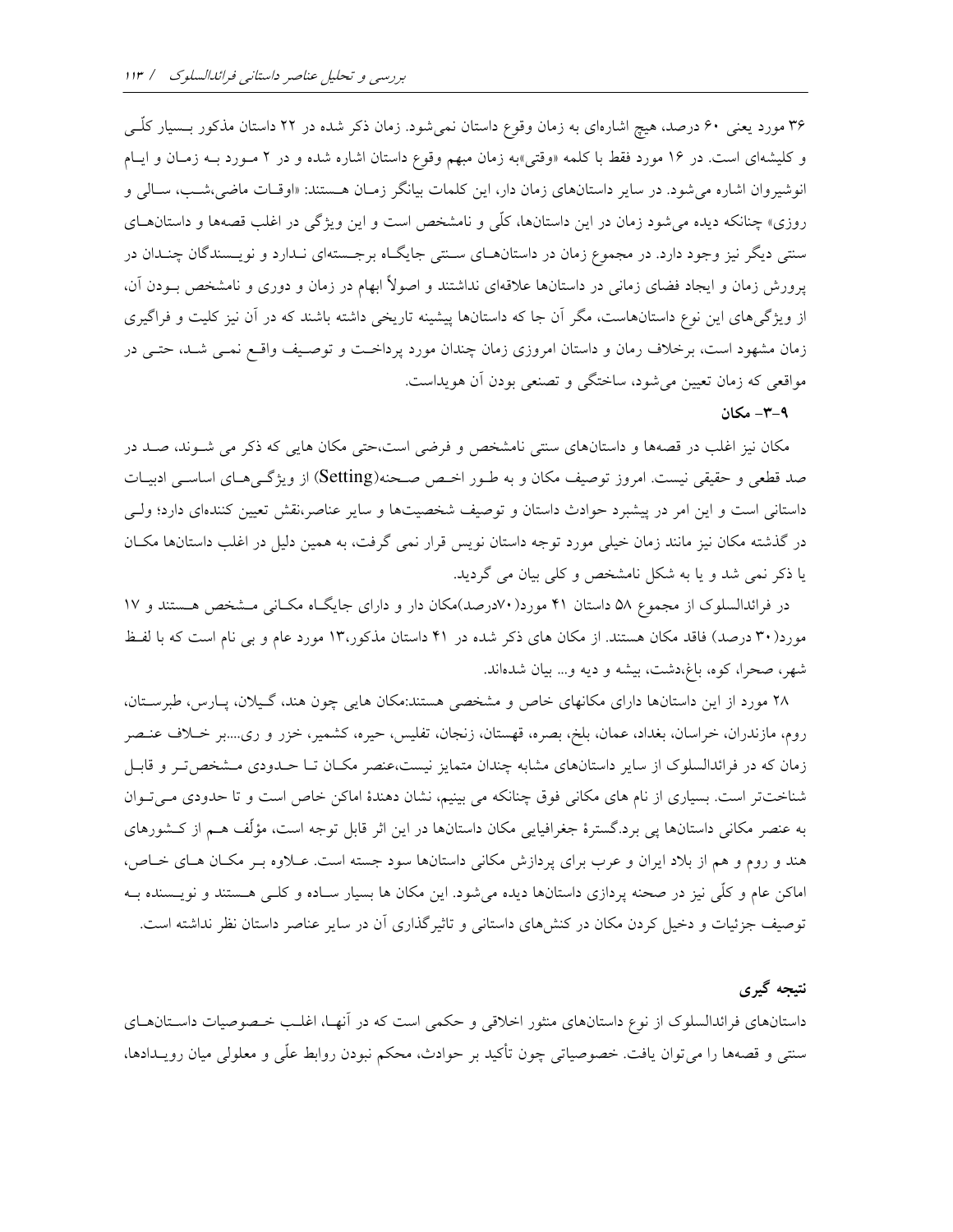مطلق گرایی، ختم شدن به نتایج اخلاقی، تغییر ناپذیری شخصیتها و فرضی بودن زمان و مکان تمام داستانهـا بـا بیـانی جدی شکل گرفته اند. دقت در نمودار زیر نتایج را عینی تر نشان میدهد.

نمودار زیر نشان میدهد که از ۵۸ داستان به کار گرفته شده در فرائدالسلوک از نظر حجـم، ۱۸درصـد داسـتان بلنـد، ۱۳درصد متوسط و ۶۸ درصد داستان کوتاه وجود دارد. زبان و گفتگو در اغلب داستانها ساختار سنتی دارد و تـابع نشر فنی قرن ۶ و ۷ است. در این داستانها از ۲۸۹ شخصیت استفاده شده است که ۸۵ درصد عام و ۱۵ درصد خاص هستند. بیشترین شخصیتها از حیوانات(٢٩درصد)،پسران و مردان(١٩/٥درصد) و صاحبان مشاغل(١۴درصد) استفاده شده است. نقل کنندهٔ اغلب داستانها نویسنده(۳۱درصد) و بهروز(۱۷ درصد) است.راوی اغلب داستانها ناشـناخته اسـت و زاویـهٔ دید اغلب داستانها سوم شخص است.از مجموع ۵۸ داسـتان ۴۵ درصـد دارای کـنش و ۵۵ درصـد فاقـد کـنش اسـت. همچنین ۹۵ درصد داستانها دارای نتایج و توصیههای اخلاقی هستند. در ۷ درصد داستانهـا بـه حـوادث خـارقالعـاده اشاره شده است، ٣٨ درصد داستانها داراي زمان و ۶۲ درصد فاقد زمان است و نهايت آنكه از مجمـوع ٥٨ داسـتان، ٧٠ درصد مکان دار و ۳۰ درصد فاقد جایگاه مکانی مشخص است.



نمودار كلى ساختار داستانهاى فرائدالسلوك